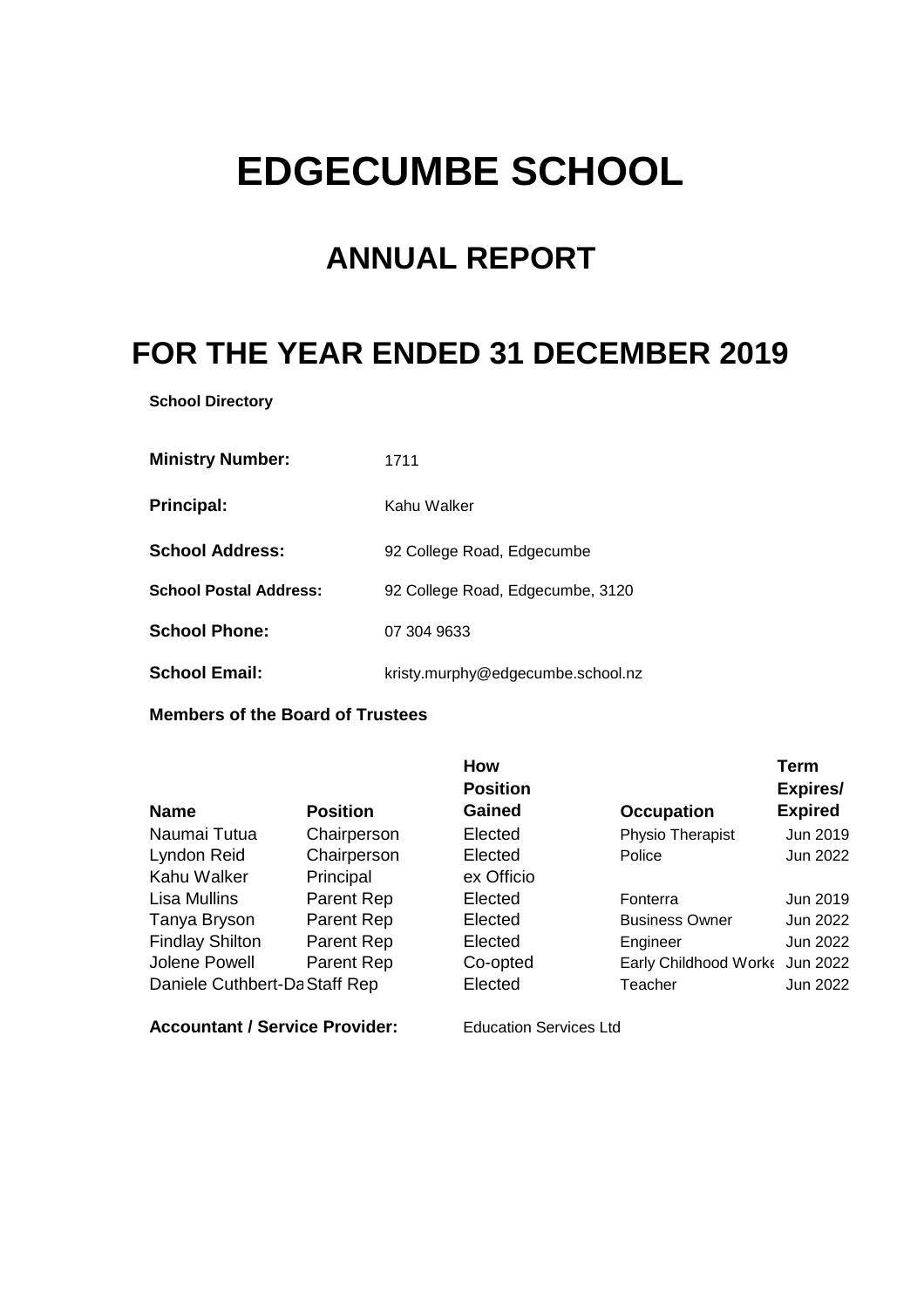# **EDGECUMBE SCHOOL**

Annual Report - For the year ended 31 December 2019

### **Index**

#### **Page Statement**

### **Financial Statements**

- 1 Statement of Responsibility
- 2 Statement of Comprehensive Revenue and Expense
- 3 Statement of Changes in Net Assets/Equity
- 4 Statement of Financial Position
- 5 Statement of Cash Flows
- 6 12 Statement of Accounting Policies
- 13 22 Notes to the Financial Statements

### **Other Information**

Analysis of Variance

Kiwisport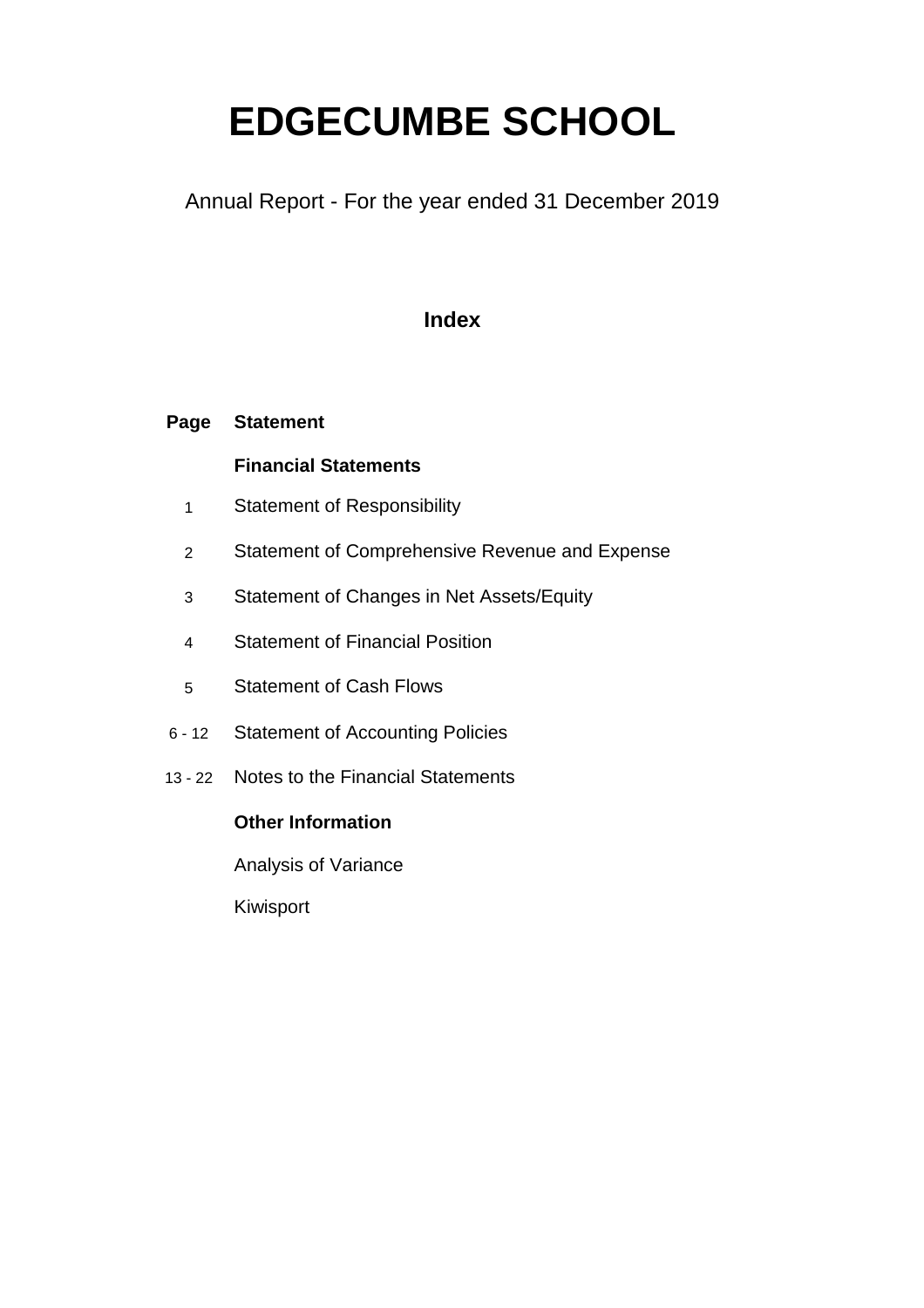### **Edgecumbe School**

### **Statement of Responsibility**

For the year ended 31 December 2019

The Board of Trustees accepts responsibility for the preparation of the annual financial statements and the judgements used in these financial statements.

The management (including the principal and others as directed by the Board) accepts responsibility for establishing and maintaining a system of internal controls designed to provide reasonable assurance as to the integrity and reliability of the school's financial reporting.

It is the opinion of the Board and management that the annual financial statements for the financial year ended 31 December 2019 fairly reflects the financial position and operations of the school.

The School's 2019 financial statements are authorised for issue by the Board.

Lyndon Reich

Full Name of Board Chairperson

Signature of Board Chairperson

احدا

Kahus Walke

Full-Name-of Principal

Signature of Principal

Date: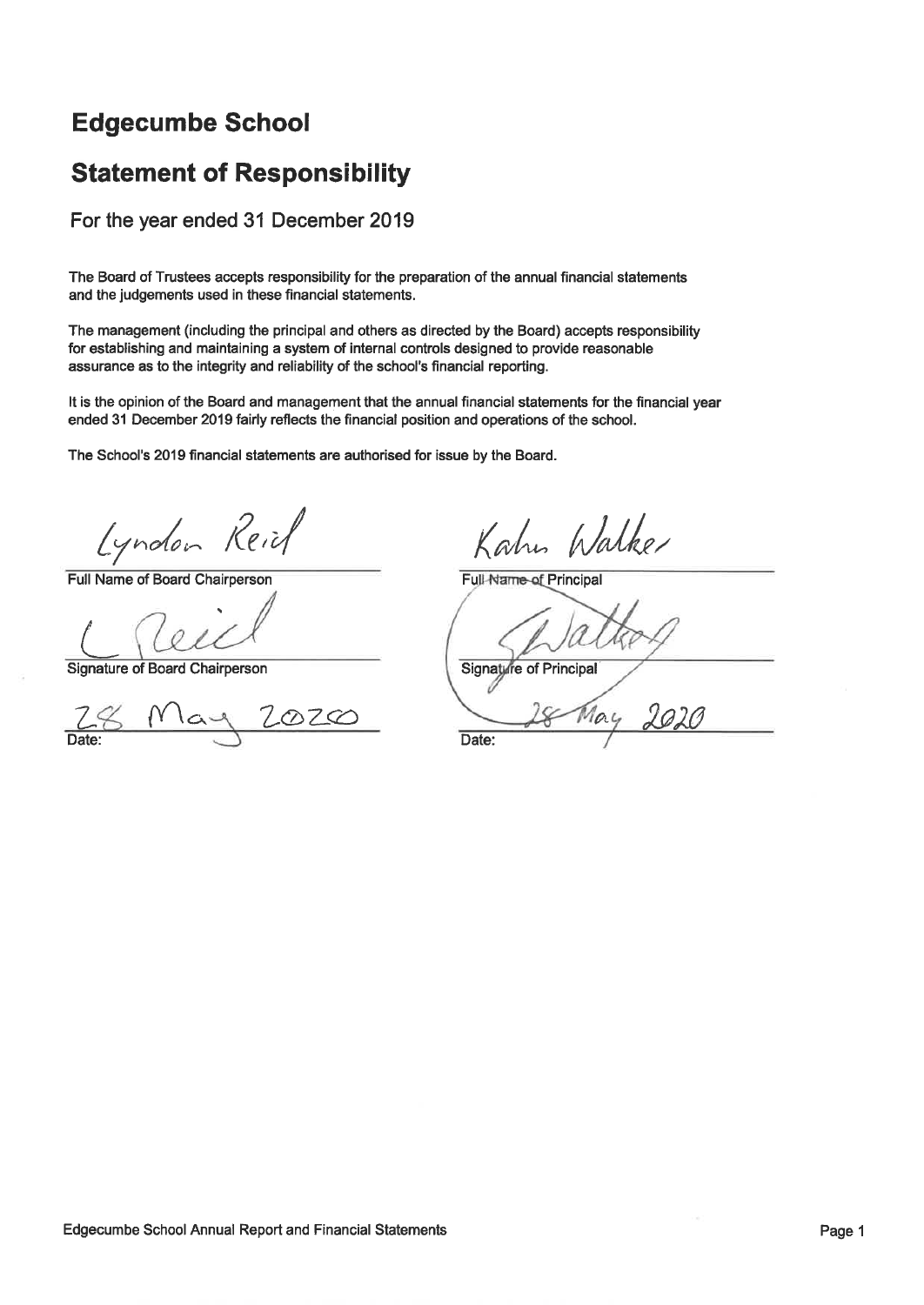## **Edgecumbe School Statement of Comprehensive Revenue and Expense**

For the year ended 31 December 2019

|                                                             |                | 2019                | 2019<br><b>Budget</b> | 2018                |
|-------------------------------------------------------------|----------------|---------------------|-----------------------|---------------------|
|                                                             | <b>Notes</b>   | <b>Actual</b><br>\$ | (Unaudited)<br>\$     | <b>Actual</b><br>\$ |
| Revenue                                                     |                |                     |                       |                     |
| <b>Government Grants</b>                                    | $\frac{2}{3}$  | 1,726,453           | 1,482,311             | 1,535,934           |
| <b>Locally Raised Funds</b>                                 |                | 167,995             | 47,245                | 118,784             |
| Interest income                                             |                | 4,418               | 5,000                 | 5,767               |
|                                                             |                | 1,898,866           | 1,534,556             | 1,660,485           |
| <b>Expenses</b>                                             |                |                     |                       |                     |
| <b>Locally Raised Funds</b>                                 | 3              | 134,727             | 9,290                 | 42,373              |
| <b>Learning Resources</b>                                   | 4              | 1,207,892           | 960,602               | 1,094,787           |
| Administration                                              | 5              | 100,826             | 109,478               | 111,250             |
| Finance                                                     |                | 2,618               | 1,000                 | 958                 |
| Property                                                    | 6              | 375,000             | 374,854               | 427,846             |
| Depreciation                                                | $\overline{7}$ | 84,119              | 78,246                | 88,552              |
|                                                             |                | 1,905,182           | 1,533,470             | 1,765,766           |
| Net Surplus / (Deficit) for the year                        |                | (6,316)             | 1,086                 | (105, 281)          |
| Other Comprehensive Revenue and Expenses                    |                |                     |                       |                     |
| <b>Total Comprehensive Revenue and Expense for the Year</b> |                | (6, 316)            | 1,086                 | (105, 281)          |

The above Statement of Comprehensive Revenue and Expense should be read

in conjunction with the accompanying notes which form part of these financial statements.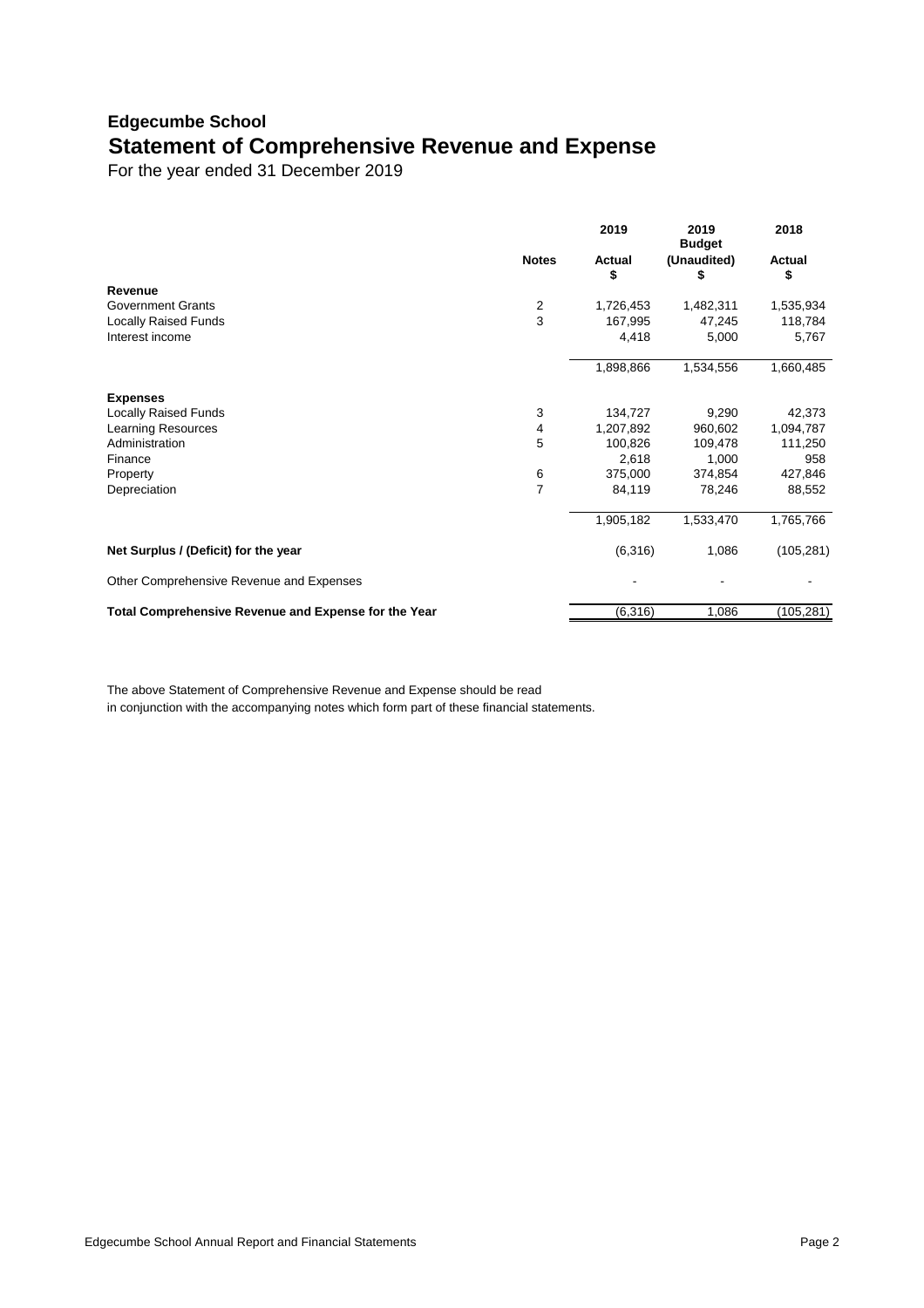## **Edgecumbe School Statement of Changes in Net Assets/Equity**

For the year ended 31 December 2019

|                                                                                                              | <b>Notes</b> | Actual<br>2019<br>\$ | <b>Budget</b><br>(Unaudited)<br>2019<br>\$ | Actual<br>2018<br>\$ |
|--------------------------------------------------------------------------------------------------------------|--------------|----------------------|--------------------------------------------|----------------------|
| <b>Balance at 1 January</b>                                                                                  |              | 340,203              | 395,396                                    | 445,484              |
| Total comprehensive revenue and expense for the year<br>Capital Contributions from the Ministry of Education |              | (6,316)              | 1,086                                      | (105, 281)           |
| Contribution - Furniture and Equipment Grant                                                                 |              | 3,977                |                                            |                      |
| Adjustment to Accumulated surplus/(deficit) from adoption of PBE IFRS 9                                      |              |                      |                                            |                      |
| <b>Equity at 31 December</b>                                                                                 | 24           | 337,864              | 396,482                                    | 340,203              |
|                                                                                                              |              |                      |                                            |                      |
| <b>Retained Earnings</b>                                                                                     |              | 337,864              | 396,482                                    | 340,203              |
| <b>Equity at 31 December</b>                                                                                 |              | 337,864              | 396,482                                    | 340,203              |

The above Statement of Changes in Net Assets/Equity should be read in conjunction with the accompanying notes which form part of these financial statements.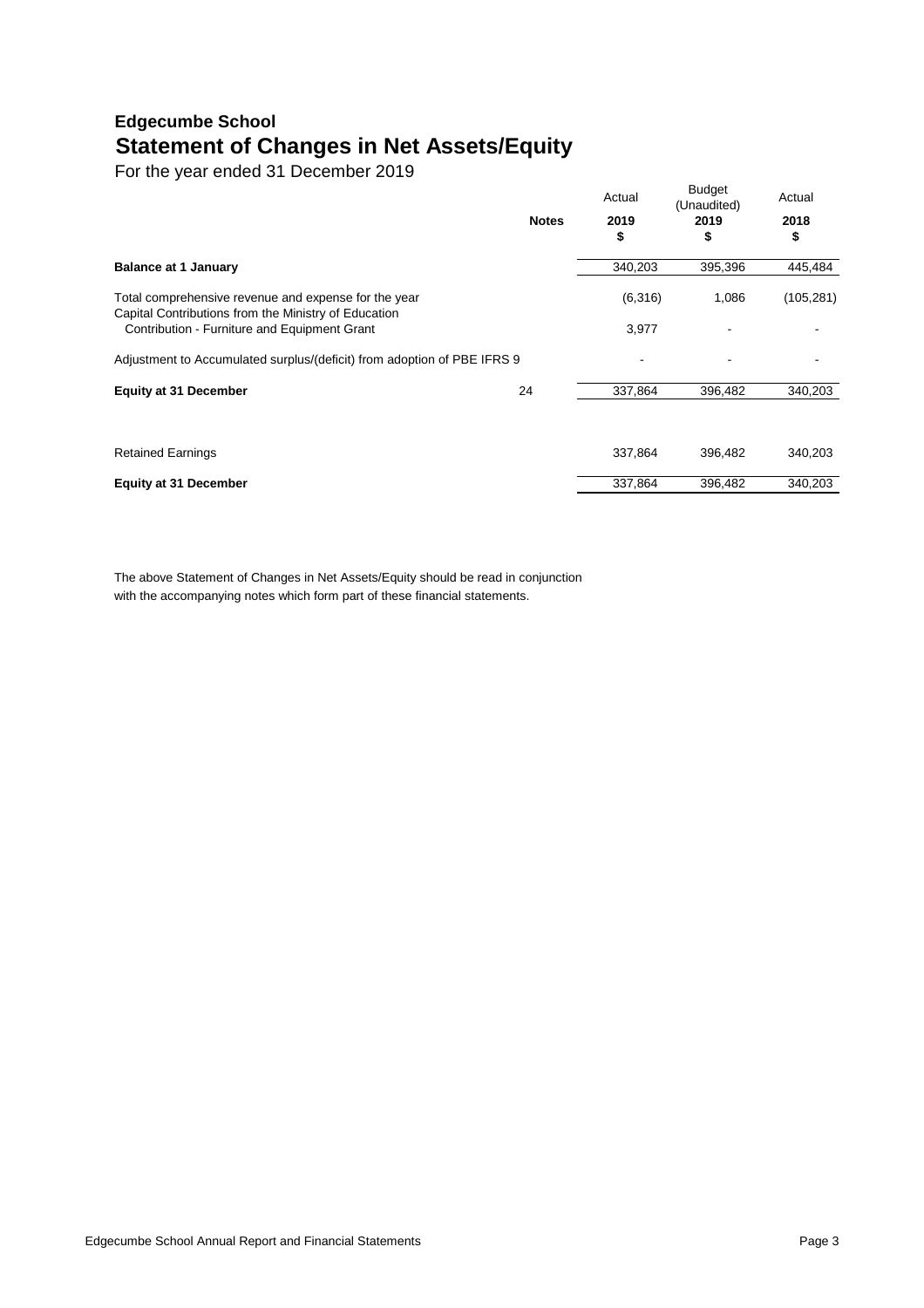## **Edgecumbe School Statement of Financial Position**

As at 31 December 2019

|                                           |              | 2019                | 2019<br><b>Budget</b> | 2018                |
|-------------------------------------------|--------------|---------------------|-----------------------|---------------------|
|                                           | <b>Notes</b> | <b>Actual</b><br>\$ | (Unaudited)<br>\$     | <b>Actual</b><br>\$ |
| <b>Current Assets</b>                     |              |                     |                       |                     |
| Cash and Cash Equivalents                 | 8            | 389,253             | 373,096               | 410,501             |
| <b>Accounts Receivable</b>                | 9            | 205,622             | 184,106               | 178,567             |
| <b>GST Receivable</b>                     |              | 8,753               | 16,509                | 24,928              |
| Prepayments                               |              | 3,408               | 7,634                 | 6,493               |
| Inventories                               | 10           | 1,472               | 851                   | 917                 |
|                                           |              | 608,508             | 582,196               | 621,406             |
| <b>Current Liabilities</b>                |              |                     |                       |                     |
| <b>Accounts Payable</b>                   | 12           | 232,163             | 230,235               | 233,481             |
| Revenue Received in Advance               | 13           | 208                 |                       | 10,608              |
| Provision for Cyclical Maintenance        | 14           | 69,463              | 13,174                | 67,121              |
| Finance Lease Liability - Current Portion | 15           | 30,123              |                       | 24,528              |
| Funds held in Trust                       | 16           | 13,427              | 6,050                 | 9,182               |
| Funds held for Capital Works Projects     | 17           | 949                 |                       | 5,410               |
| <b>Funds for RTLB services</b>            | 18           | 230,379             | 280,522               | 293,761             |
|                                           |              | 576,712             | 529,981               | 644,091             |
| <b>Working Capital Surplus/(Deficit)</b>  |              | 31,796              | 52,215                | (22, 685)           |
| <b>Non-current Assets</b>                 |              |                     |                       |                     |
| Property, Plant and Equipment             | 11           | 372,723             | 344,267               | 427,761             |
|                                           |              | 372,723             | 344,267               | 427,761             |
| <b>Non-current Liabilities</b>            |              |                     |                       |                     |
| Provision for Cyclical Maintenance        | 14           | 31,833              |                       | 15,635              |
| <b>Finance Lease Liability</b>            | 15           | 34,822              |                       | 49,238              |
|                                           |              | 66,655              | ٠                     | 64,873              |
| <b>Net Assets</b>                         |              | 337,864             | 396,482               | 340,203             |
|                                           |              |                     |                       |                     |
| <b>Equity</b>                             |              | 337,864             | 396,482               | 340,203             |

The above Statement of Financial Position should be read in conjunction with the accompanying notes which form part of these financial statements.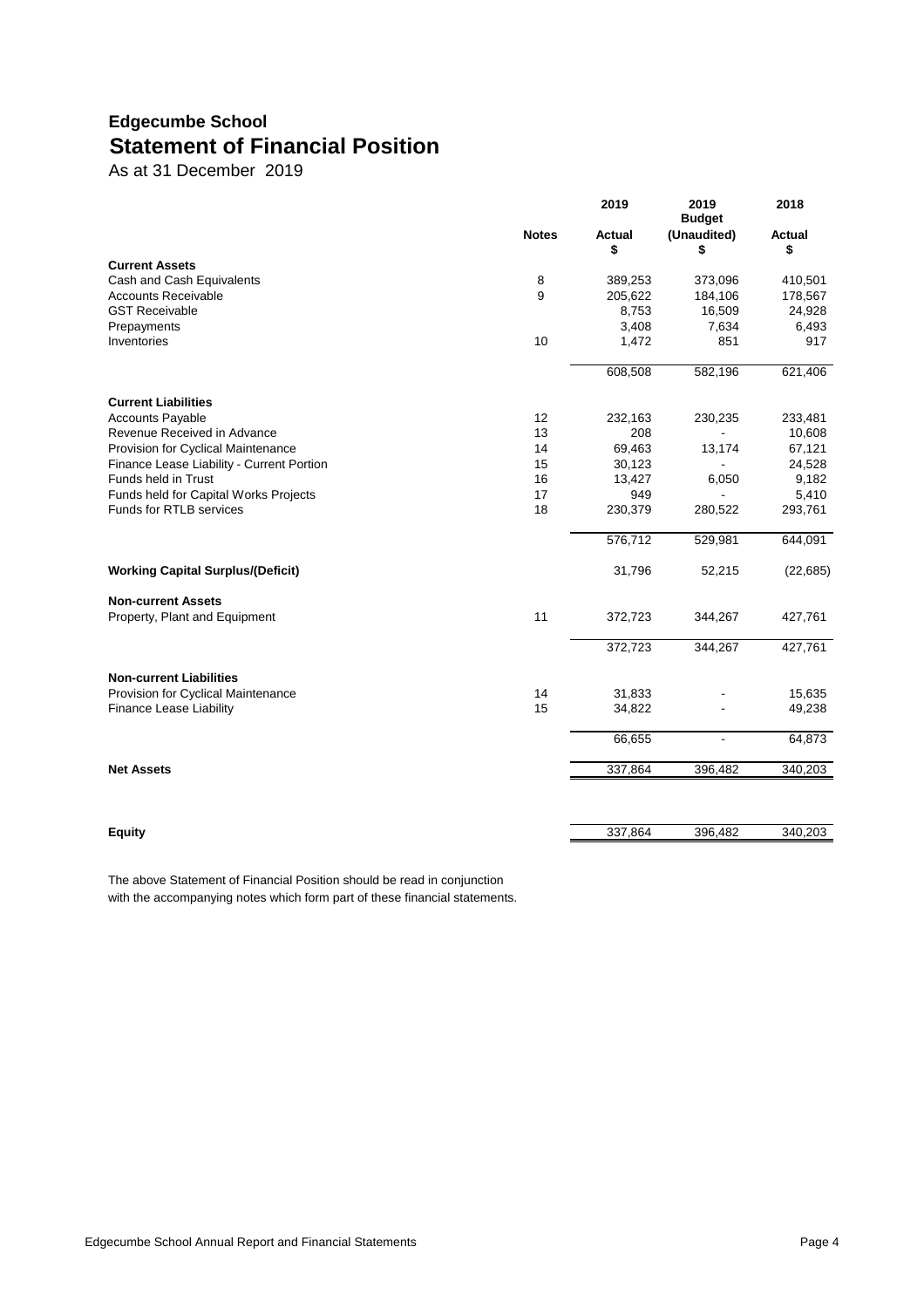## **Edgecumbe School Statement of Cash Flows**

For the year ended 31 December 2019

|                                                        |             | 2019                | 2019<br><b>Budget</b> | 2018                |
|--------------------------------------------------------|-------------|---------------------|-----------------------|---------------------|
|                                                        | <b>Note</b> | <b>Actual</b><br>\$ | (Unaudited)<br>\$     | <b>Actual</b><br>\$ |
| <b>Cash flows from Operating Activities</b>            |             |                     |                       |                     |
| <b>Government Grants</b>                               |             | 398,252             | 357,047               | 377,487             |
| <b>Locally Raised Funds</b>                            |             | 159,035             | 47,645                | 133,235             |
| Goods and Services Tax (net)                           |             | 16,175              |                       | (8, 419)            |
| Payments to Employees                                  |             | (221, 244)          | (166, 284)            | (275, 211)          |
| Payments to Suppliers                                  |             | (287, 322)          | (302, 651)            | (221, 302)          |
| <b>Interest Paid</b>                                   |             | (2,618)             | (1,000)               | (958)               |
| <b>Interest Received</b>                               |             | 4,418               | 5,000                 | 5,767               |
| Net cash from Operating Activities                     |             | 66,696              | (60, 243)             | 10,599              |
| <b>Cash flows from Investing Activities</b>            |             |                     |                       |                     |
| Purchase of PPE (and Intangibles)                      |             | (5,591)             | (1,000)               | (69, 128)           |
| Net cash from Investing Activities                     |             | (5,591)             | (1,000)               | (69, 128)           |
| <b>Cash flows from Financing Activities</b>            |             |                     |                       |                     |
| Furniture and Equipment Grant                          |             | 3,977               |                       |                     |
| <b>Finance Lease Payments</b>                          |             | (22, 767)           | (24, 736)             | (14, 328)           |
| Funds Administered on Behalf of Third Parties          |             | (59, 102)           |                       | 2,982               |
| Funds Held for Capital Works Projects                  |             | (4, 461)            |                       | 21,301              |
| Net cash from Financing Activities                     |             | (82, 353)           | (24, 736)             | 9,955               |
| Net increase/(decrease) in cash and cash equivalents   |             | (21, 248)           | (85, 979)             | (48, 574)           |
| Cash and cash equivalents at the beginning of the year | 8           | 410,501             | 459,075               | 459,075             |
| Cash and cash equivalents at the end of the year       | 8           | 389,253             | 373,096               | 410,501             |

The statement of cash flows records only those cash flows directly within the control of the School. This means centrally funded teachers' salaries and the use of land and buildings grant and expense have been excluded.

The above Cash Flow Statement should be read in conjunction with the accompanying notes which form part of these financial statements.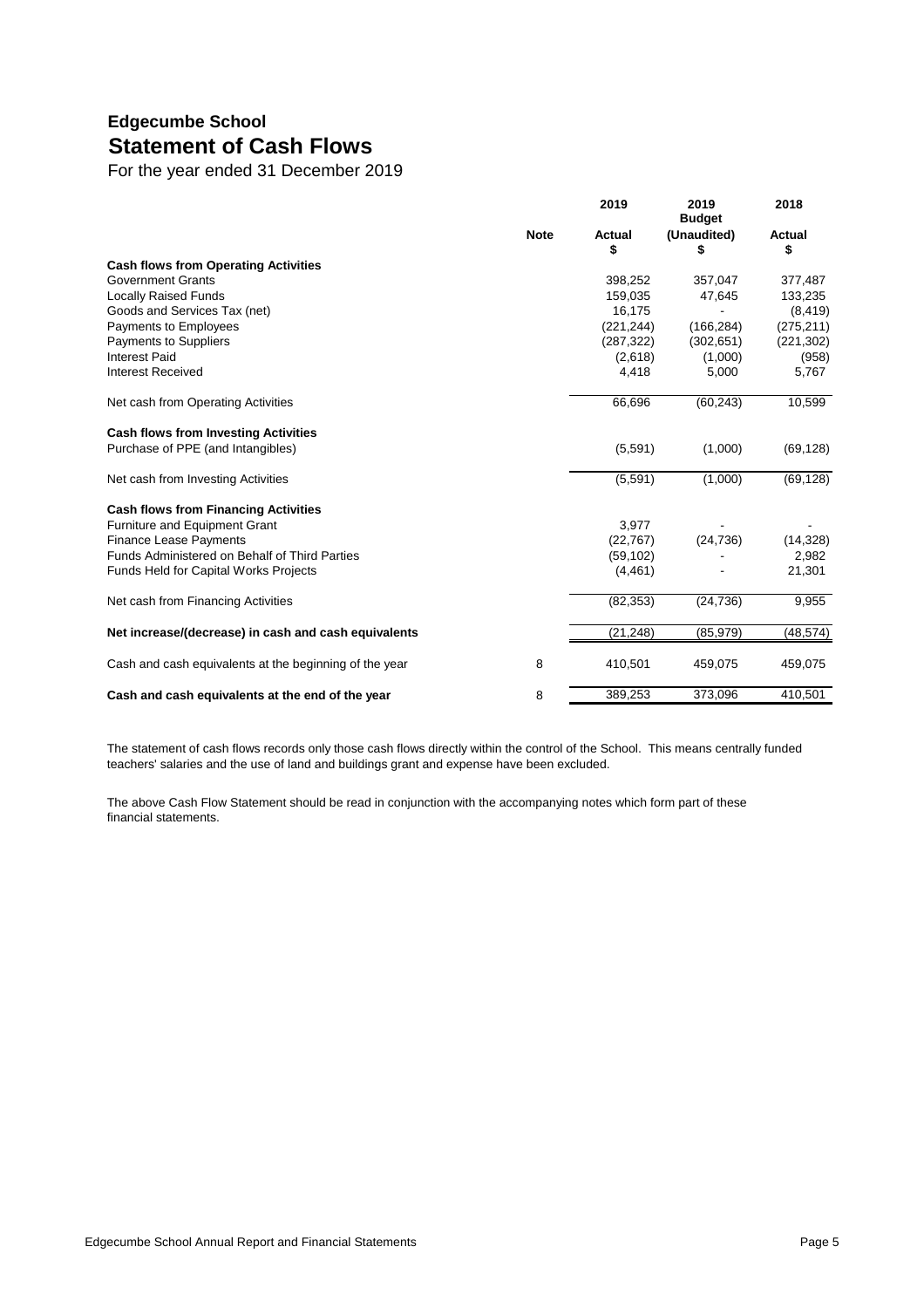### **Edgecumbe School Notes to the Financial Statements For the year ended 31 December 2019**

#### **1. Statement of Accounting Policies**

#### **a) Reporting Entity**

Edgecumbe School (the School) is a Crown entity as specified in the Crown Entities Act 2004 and a school as described in the Education Act 1989. The Board of Trustees (the Board) is of the view that the School is a public benefit entity for financial reporting purposes.

#### **b) Basis of Preparation**

#### *Reporting Period*

The financial reports have been prepared for the period 1 January 2019 to 31 December 2019 and in accordance with the requirements of the Public Finance Act 1989.

#### *Basis of Preparation*

The financial statements have been prepared on a going concern basis, and the accounting policies have been consistently applied throughout the period.

#### *Financial Reporting Standards Applied*

The Education Act 1989 requires the School, as a Crown entity, to prepare financial statements in accordance with generally accepted accounting practice. The financial statements have been prepared in accordance with generally accepted accounting practice in New Zealand, applying Public Sector Public Benefit Entity (PBE) Standards Reduced Disclosure Regime as appropriate to public benefit entities that qualify for Tier 2 reporting. The school is considered a Public Benefit Entity as it meets the criteria specified as "having a primary objective to provide goods and/or services for community or social benefit and where any equity has been provided with a view to supporting that primary objective rather than for financial return to equity holders".

#### *Standard early adopted*

In line with the Financial Statements of the Government, the School has elected to early adopt PBE IFRS 9 Financial Instruments. PBE IFRS 9 replaces PBE IPSAS 29 Financial Instruments: Recognition and Measurement. Information about the adoption of PBE IFRS 9 is provided in Note 28.

#### *PBE Accounting Standards Reduced Disclosure Regime*

The School qualifies for Tier 2 as the school is not publicly accountable and is not considered large as it falls below the expenditure threshold of \$30 million per year. All relevant reduced disclosure concessions have been taken.

#### *Measurement Base*

The financial statements are prepared on the historical cost basis unless otherwise noted in a specific accounting policy.

#### *Presentation Currency*

These financial statements are presented in New Zealand dollars, rounded to the nearest dollar.

#### *Specific Accounting Policies*

The accounting policies used in the preparation of these financial statements are set out below.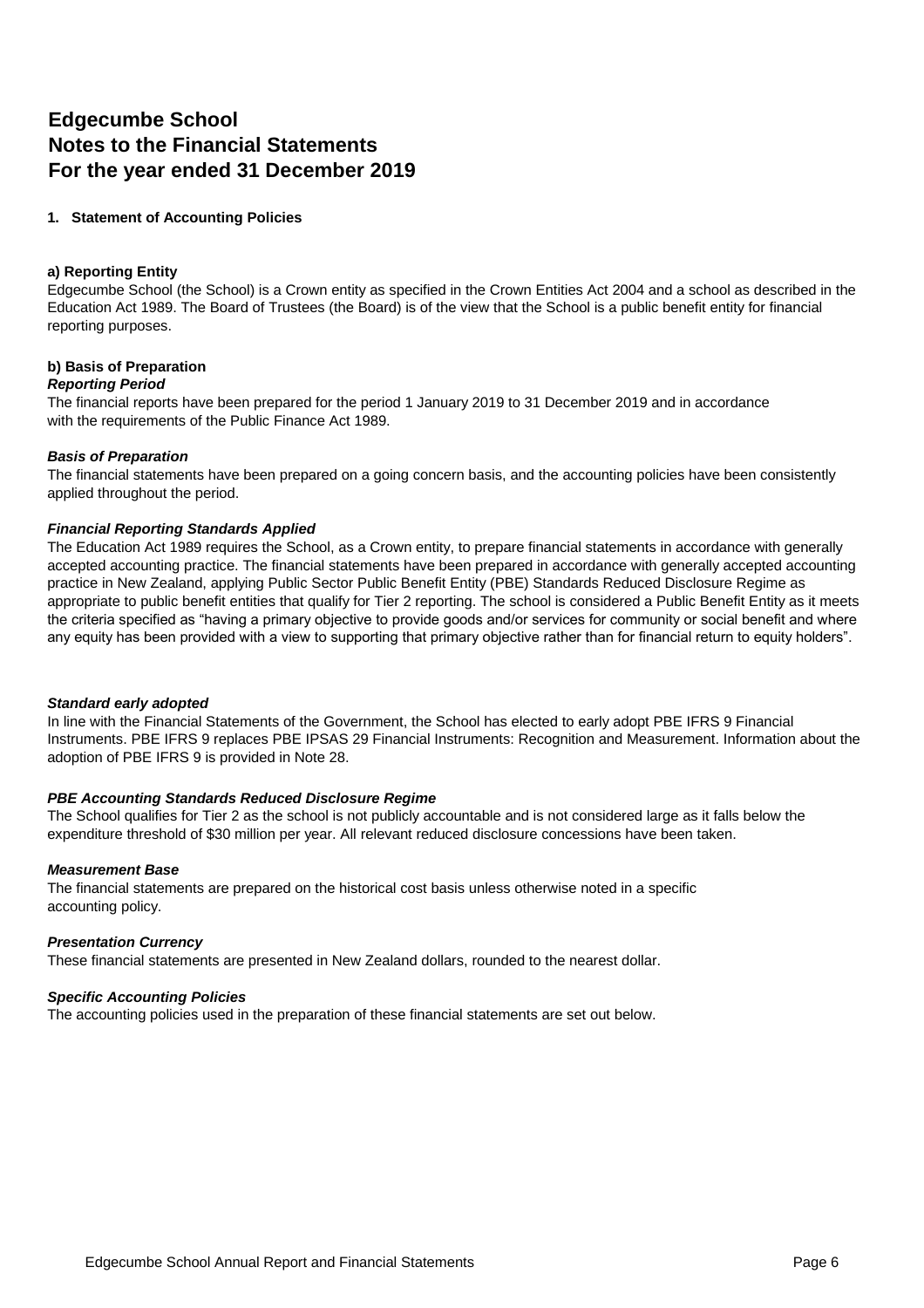#### *Critical Accounting Estimates And Assumptions*

The preparation of financial statements requires management to make judgements, estimates and assumptions that affect the application of accounting policies and the reported amounts of assets, liabilities, revenue and expenses. Actual results may differ from these estimates.

Estimates and underlying assumptions are reviewed on an ongoing basis. Revisions to accounting estimates are recognised in the period in which the estimate is revised and in any future periods affected.

#### *Useful lives of property, plant and equipment*

The School reviews the estimated useful lives of property, plant and equipment at the end of each reporting date. The School believes that the estimated useful lives of the property, plant and equipment as disclosed in the Significant Accounting Policies are appropriate to the nature of the property, plant and equipment at reporting date. Property, plant and equipment is disclosed at note 11.

#### *Cyclical Maintenance Provision*

A school recognises its obligation to maintain the Ministry's buildings in a good state of repair as a provision for cyclical maintenance. This provision relates mainly to the painting of the school buildings. The estimate is based on the school's long term maintenance plan which is prepared as part of its 10 Year Property Planning process. During the year, the Board assesses the reasonableness of its 10 Year Property Plan on which the provision is based. Cyclical maintenance is disclosed at Note 14.

#### *Critical Judgements in applying accounting policies*

Management has exercised the following critical judgements in applying accounting policies:

#### *Classification of leases*

Determining whether a lease is a finance lease or an operating lease requires judgement as to whether the lease transfers substantially all the risks and rewards of ownership to the school. Judgement is required on various aspects that include, but are not limited to, the fair value of the leased asset, the economic life of the leased asset, whether or not to include renewal options in the lease term, and determining an appropriate discount rate to calculate the present value of the minimum lease payments. Classification as a finance lease means the asset is recognised in the statement of financial position as property, plant, and equipment, whereas for an operating lease no such asset is recognised.

#### *Recognition of grants*

The School reviews the grants monies received at the end of each reporting period and whether any require a provision to carryforward amounts unspent. The School believes all grants received have been appropriately recognised as a liability if required. Government grants are disclosed at note 2.

#### **c) Revenue Recognition**

#### *Government Grants*

The school receives funding from the Ministry of Education. The following are the main types of funding that the School receives;

Operational grants are recorded as revenue when the School has the rights to the funding, which is in the year that the funding is received.

Teachers salaries grants are recorded as revenue when the School has the rights to the funding in the salary period they relate to. The grants are not received in cash by the School and are paid directly to teachers by the Ministry of Education.

Use of land and buildings grants are recorded as revenue in the period the School uses the land and buildings. These are not received in cash by the School as they equate to the deemed expense for using the land and buildings which are owned by the Crown.

#### *Other Grants*

Other grants are recorded as revenue when the School has the rights to the funding, unless there are unfulfilled conditions attached to the grant, in which case the amount relating to the unfulfilled conditions is recognised as a liability and released to revenue as the conditions are fulfilled.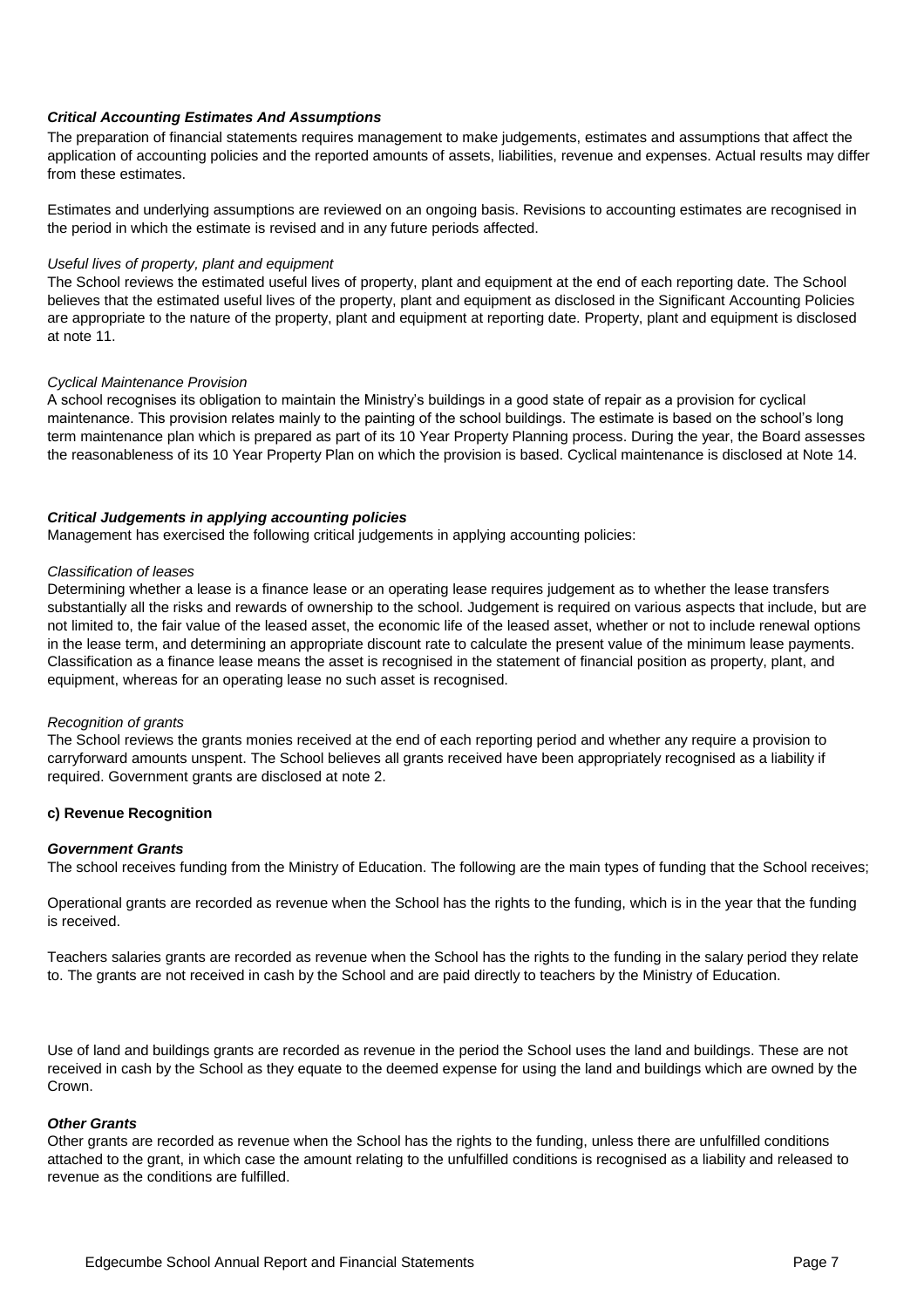#### *Donations, Gifts and Bequests*

Donations, gifts and bequests are recorded as revenue when their receipt is formally acknowledged by the School.

#### *Interest Revenue*

Interest Revenue earned on cash and cash equivalents and investments is recorded as revenue in the period it is earned.

#### **d) Use of Land and Buildings Expense**

The property from which the School operates is owned by the Crown and managed by the Ministry of Education on behalf of the Crown. The School's use of the land and buildings as occupant is based on a property occupancy document as gazetted by the Ministry. The expense is based on an assumed market rental yield on the value of land and buildings as used for rating purposes. This is a non-cash expense that is offset by a non-cash grant from the Ministry.

#### **e) Operating Lease Payments**

Payments made under operating leases are recognised in the Statement of Comprehensive Revenue and Expense on a straight line basis over the term of the lease.

#### **f) Finance Lease Payments**

Finance lease payments are apportioned between the finance charge and the reduction of the outstanding liability. The finance charge is allocated to each period during the lease term on an effective interest basis.

#### **g) Cash and Cash Equivalents**

Cash and cash equivalents include cash on hand, bank balances, deposits held at call with banks, and other short term highly liquid investments with original maturities of 90 days or less, and bank overdrafts. The carrying amount of cash and cash equivalents represent fair value.

#### **h) Accounts Receivable**

Short-term receivables are recorded at the amount due, less an allowance for credit losses. The school applies the simplified expected credit loss model of recognising lifetime expected credit losses for receivables. In measuring expected credit losses, short-term receivables have been assessed on a collective basis as they possess shared credit risk characteristics. They have been grouped based on the days past due. Short-term receivables are written off when there is no reasonable expectation of recovery. Indicators that there is no reasonable expectation of recovery include the debtor being in liquidation.

#### *Prior Year Policy*

*Accounts Receivable represents items that the School has issued invoices for or accrued for, but has not received payment for at year end. Receivables are initially recorded at fair value and subsequently recorded at the amount the School realistically expects to receive. A receivable is considered uncollectable where there is objective evidence the School will not be able to collect all amounts due. The amount that is uncollectable (the provision for uncollectibility) is the difference between the amount due and the present value of the amounts expected to be collected.* 

#### **i) Inventories**

Inventories are consumable items held for sale and comprise of stationery and school uniforms. They are stated at the lower of cost and net realisable value. Cost is determined on a first in, first out basis. Net realisable value is the estimated selling price in the ordinary course of activities less the estimated costs necessary to make the sale. Any write down from cost to net realisable value is recorded as an expense in the Statement of Comprehensive Revenue and Expense in the period of the write down.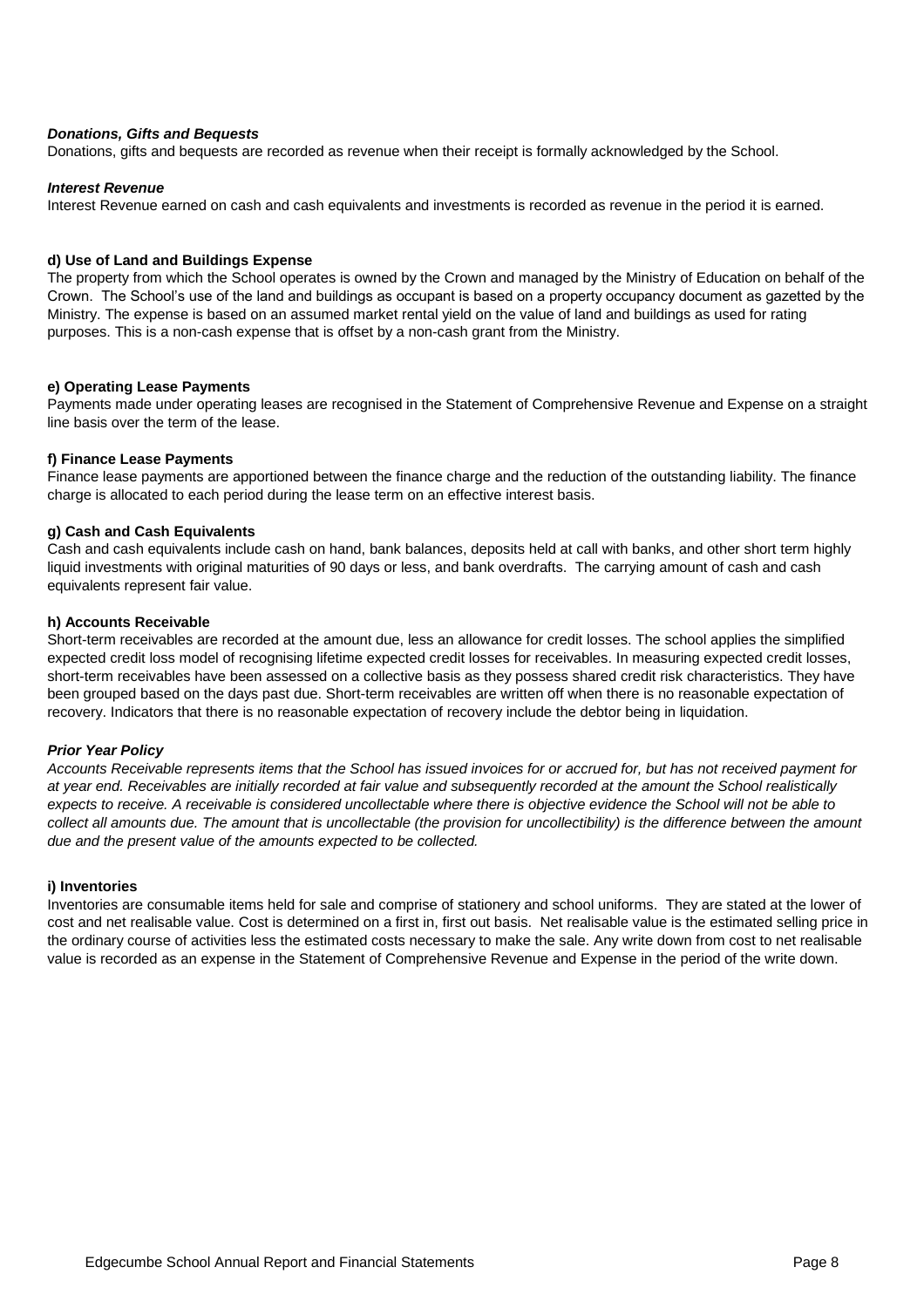#### **j) Investments**

Bank term deposits are initially measured at the amount invested. Interest is subsequently accrued and added to the investment balance. A loss allowance for expected credit losses is recognised if the estimated loss allowance is not trivial.

#### *Prior Year Policy*

*Bank term deposits for periods exceeding 90 days are classified as investments and are initially measured at the amount invested. Interest is subsequently accrued and added to the investment balance. After initial recognition bank term deposits are measured at amortised cost using the effective interest method less impairment.*

*Investments that are shares are categorised as "available for sale" for accounting purposes in accordance with financial reporting standards. Share investments are recognised initially by the School at fair value plus transaction costs. At balance date the School has assessed whether there is any evidence that an investment is impaired. Any impairment, gains or losses are recognised in the Statement of Comprehensive Revenue and Expense.*

*After initial recognition any investments categorised as available for sale are measured at their fair value without any deduction for transaction costs the school may incur on sale or other disposal.*

#### **k) Property, Plant and Equipment**

Land and buildings owned by the Crown are excluded from these financial statements. The Board's use of the land and buildings as 'occupant' is based on a property occupancy document.

Improvements to buildings owned by the Crown are recorded at cost, less accumulated depreciation and impairment losses.

Property, plant and equipment are recorded at cost or, in the case of donated assets, fair value at the date of receipt, less accumulated depreciation and impairment losses. Cost or fair value as the case may be, includes those costs that relate directly to bringing the asset to the location where it will be used and making sure it is in the appropriate condition for its intended use.

Property, plant and equipment acquired with individual values under \$500 are not capitalised, they are recognised as an expense in the Statement of Comprehensive Revenue and Expense.

Gains and losses on disposals (*i.e.* sold or given away) are determined by comparing the proceeds received with the carrying amounts (*i.e.* the book value). The gain or loss arising from the disposal of an item of property, plant and equipment is recognised in the Statement of Comprehensive Revenue and Expense.

#### *Finance Leases*

A finance lease transfers to the lessee substantially all the risks and rewards incidental to ownership of an asset, whether or not title is eventually transferred. At the start of the lease term, finance leases are recognised as assets and liabilities in the statement of financial position at the lower of the fair value of the leased asset or the present value of the minimum lease payments. The finance charge is charged to the surplus or deficit over the lease period so as to produce a constant periodic rate of interest on the remaining balance of the liability. The amount recognised as an asset is depreciated over its useful life. If there is no reasonable certainty whether the school will obtain ownership at the end of the lease term, the asset is fully depreciated over the shorter of the lease term and its useful life.

#### *Depreciation*

Property, plant and equipment except for library resources are depreciated over their estimated useful lives on a straight line basis. Library resources are depreciated on a diminishing value basis. Depreciation of all assets is reported in the Statement of Comprehensive Revenue and Expense.

| The estimated useful lives of the assets are:             |            |
|-----------------------------------------------------------|------------|
| <b>Building Improvements</b>                              | 5-15 years |
| Furniture and Equipment                                   | 5-15 years |
| Information and Communication                             | 5 years    |
| Library Resources                                         | 12.5% DV   |
| Leased assets are depreciated over the life of the lease. |            |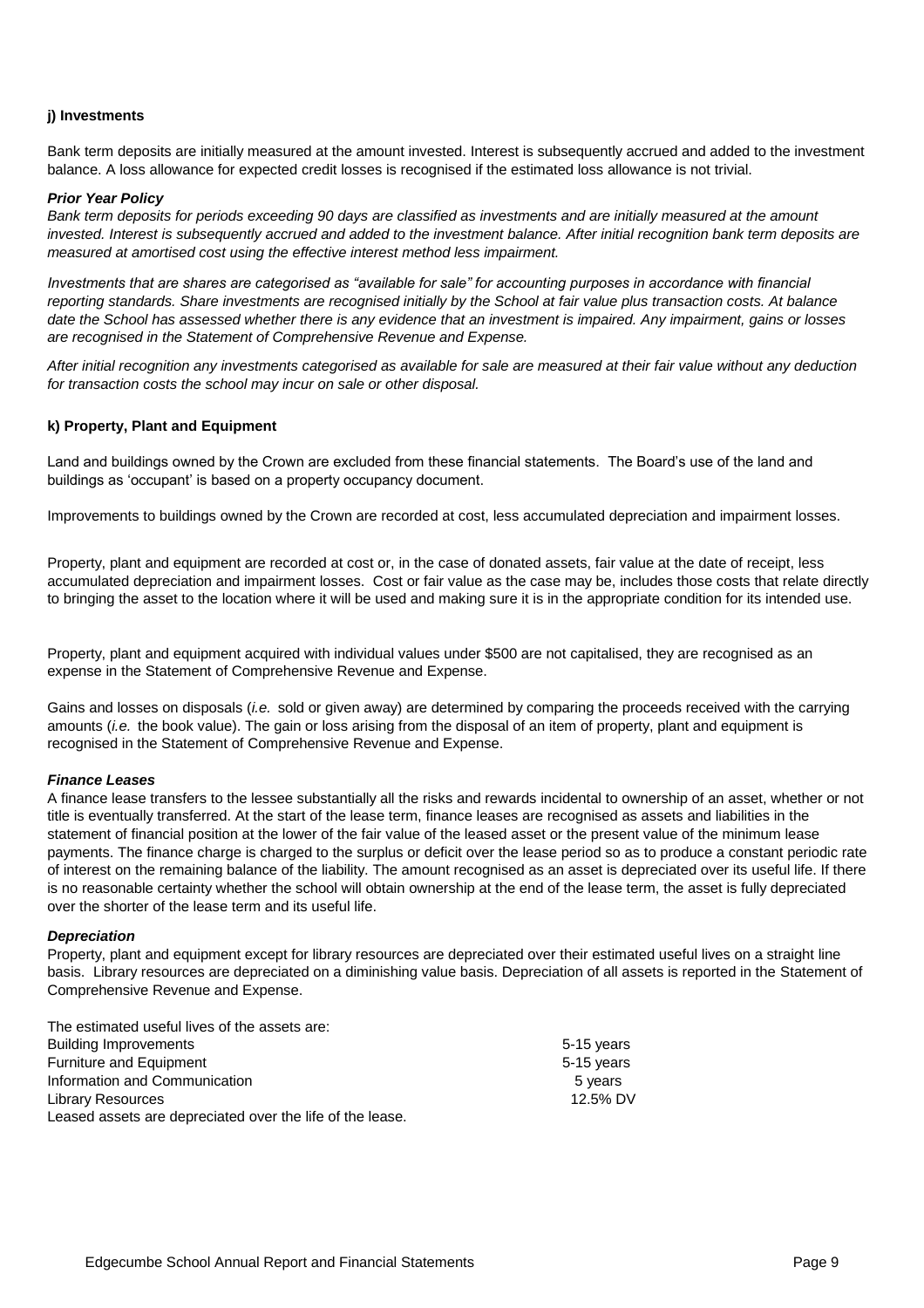#### **l) Intangible Assets**

#### *Software costs*

Computer software acquired by the School are capitalised on the basis of the costs incurred to acquire and bring to use the specific software. Costs associated with subsequent maintenance or licensing of software are recognised as an expense in the Statement of Comprehensive Revenue and Expense when incurred.

Computer software licences with individual values under \$1,000 are not capitalised, they are recognised as an expense in the Statement of Comprehensive Revenue and Expense when incurred.

Computer software that the school receives from the Ministry of Education is normally acquired through a non-exchange transaction and is not of a material amount. It's fair value can be assessed at time of acquisition if no other methods lead to a fair value determination. Computer software purchased directly from suppliers at market rates are considered exchange transactions and the fair value is the amount paid for the software.

The carrying value of software is amortised on a straight line basis over its useful life. The useful life of software is estimated as three years. The amortisation charge for each period and any impairment loss is recorded in the Statement of Comprehensive Revenue and Expense.

#### **m) Impairment of property, plant, and equipment and intangible assets**

The school does not hold any cash generating assets. Assets are considered cash generating where their primary objective is to generate a commercial return.

#### *Non cash generating assets*

Property, plant, and equipment and intangible assets held at cost that have a finite useful life are reviewed for impairment whenever events or changes in circumstances indicate that the carrying amount may not be recoverable. An impairment loss is recognised for the amount by which the asset's carrying amount exceeds its recoverable service amount. The recoverable service amount is the higher of an asset's fair value less costs to sell and value in use.

Value in use is determined using an approach based on either a depreciated replacement cost approach, restoration cost approach, or a service units approach. The most appropriate approach used to measure value in use depends on the nature of the impairment and availability of information.

If an asset's carrying amount exceeds its recoverable service amount, the asset is regarded as impaired and the carrying amount is written down to the recoverable amount. The total impairment loss is recognised in the surplus or deficit.

The reversal of an impairment loss is recognised in the surplus or deficit.

#### **n) Accounts Payable**

Accounts Payable represents liabilities for goods and services provided to the School prior to the end of the financial year which are unpaid. Accounts Payable are recorded at the amount of cash required to settle those liabilities. The amounts are unsecured and are usually paid within 30 days of recognition.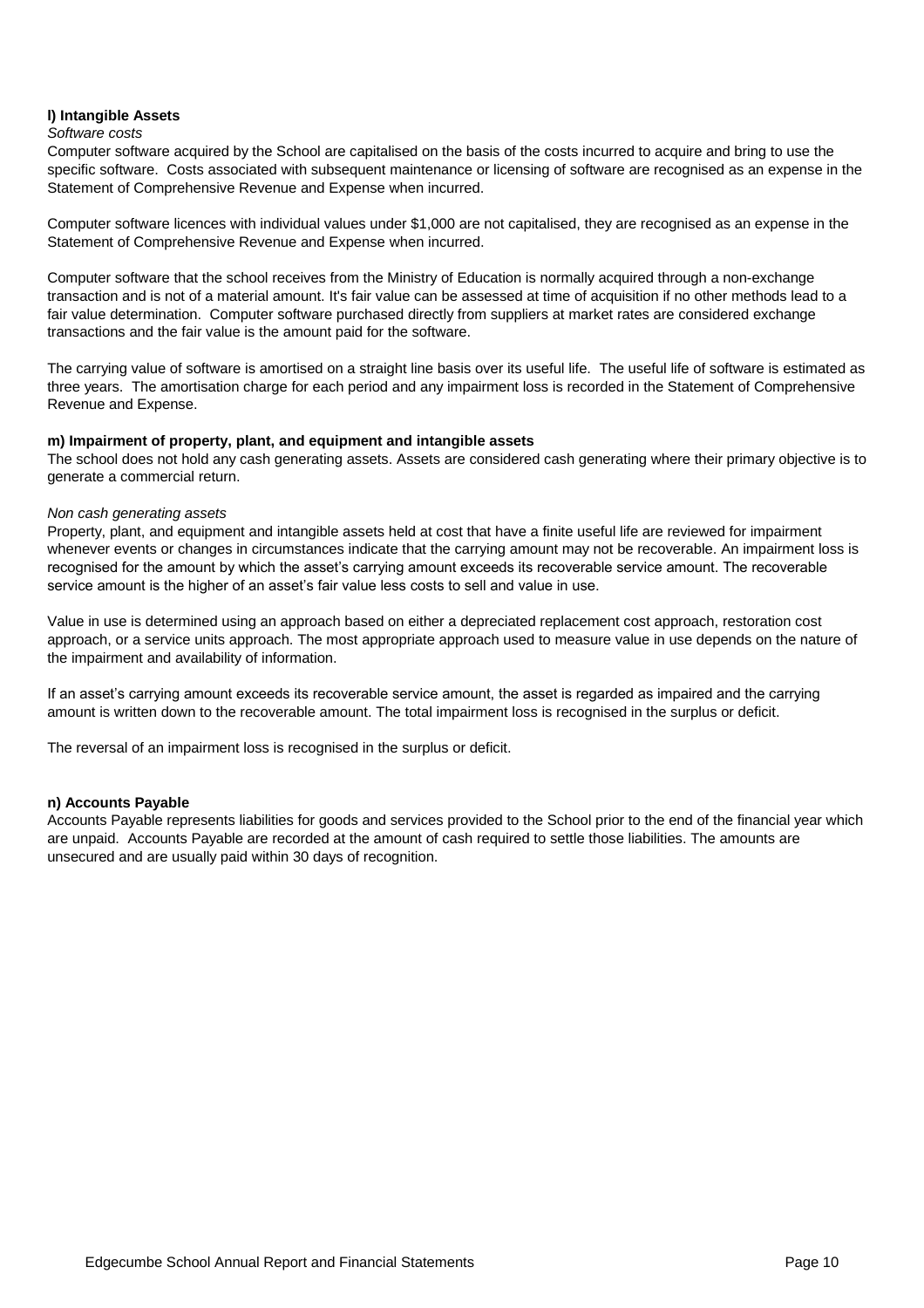#### **o) Employee Entitlements**

#### *Short-term employee entitlements*

Employee benefits that are due to be settled within 12 months after the end of the period in which the employee renders the related service are measured based on accrued entitlements at current rates of pay. These include salaries and wages accrued up to balance date, annual leave earned to but not yet taken at balance date.

#### *Long-term employee entitlements*

Employee benefits that are due to be settled beyond 12 months after the end of the period in which the employee renders the related service, such as long service leave and retirement gratuities, have been calculated on an actuarial basis. The calculations are based on:

• likely future entitlements accruing to staff, based on years of service, years to entitlement, the likelihood that staff will reach the point of entitlement, and contractual entitlement information; and

• the present value of the estimated future cash flows.

#### **p) Revenue Received in Advance**

Revenue received in advance relates to fees received from students and grants received where there are unfulfilled obligations for the School to provide services in the future. The fees are recorded as revenue as the obligations are fulfilled and the fees earned.

The School holds sufficient funds to enable the refund of unearned fees in relation to international students, should the School be unable to provide the services to which they relate.

#### **q) Funds Held in Trust**

Funds are held in trust where they have been received by the School for a specified purpose, or are being held on behalf of a third party and these transactions are not recorded in the Statement of Revenue and Expense. The School holds sufficient funds to enable the funds to be used for their intended purpose at any time.

#### **r) Shared Funds**

Shared Funds are held on behalf of a cluster of participating schools as agreed with the Ministry of Education. The cluster of schools operate activities outside of school control. These amounts are not recorded in the Statement of Revenue and Expense. The School holds sufficient funds to enable the funds to be used for their intended purpose.

#### **s) Provision for Cyclical Maintenance**

The property from which the School operates is owned by the Crown, and is vested in the Ministry. The Ministry has gazetted a property occupancy document that sets out the Board's property maintenance responsibilities. The Board is responsible for maintaining the land, buildings and other facilities on the School site in a state of good order and repair.

Cyclical maintenance, which involves painting the interior and exterior of the School, makes up the most significant part of the Board's responsibilities outside day-to-day maintenance. The provision for cyclical maintenance represents the obligation the Board has to the Ministry and is based on the Board's ten year property plan (10YPP).

#### **t) Financial Assets and Liabilities**

The School's financial assets comprise cash and cash equivalents, accounts receivable, and investments. All of these financial assets, except for investments that are shares, are categorised as "loans and receivables" for accounting purposes in accordance with financial reporting standards.

Investments that are shares are categorised as "available for sale" for accounting purposes in accordance with financial reporting standards.

The School's financial liabilities comprise accounts payable, borrowings, finance lease liability, and painting contract liability. All of these financial liabilities are categorised as "financial liabilities measured at amortised cost" for accounting purposes in accordance with financial reporting standards.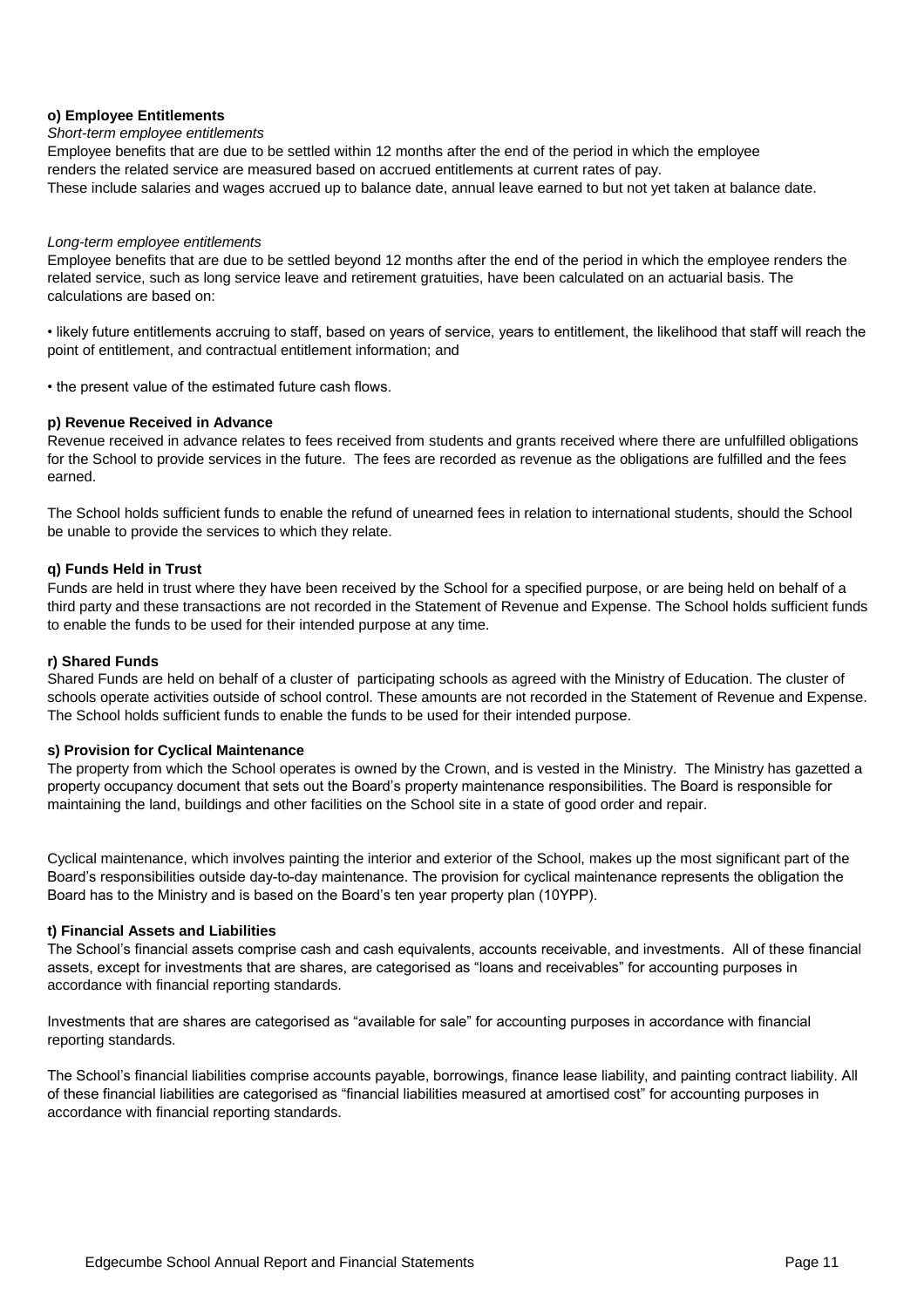#### **u) Borrowings**

Borrowings on normal commercial terms are initially recognised at the amount borrowed plus transaction costs. Interest due on the borrowings is subsequently accrued and added to the borrowings balance. Borrowings are classified as current liabilities unless the school has an unconditional right to defer settlement of the liability for at least 12 months after balance date.

Grants determined by the Minister of Education for operational activities includes all items (core components) included in the Operational Funding notice.

Borrowings include but not limited to bank overdrafts, operating leases, finance leases, painting contracts and term loans.

#### **v) Goods and Services Tax (GST)**

The financial statements have been prepared on a GST exclusive basis, with the exception of accounts receivable and accounts payable which are stated as GST inclusive.

The net amount of GST paid to, or received from, the IRD, including the GST relating to investing and financing activities, is classified as a net operating cash flow in the statements of cash flows.

Commitments and contingencies are disclosed exclusive of GST.

#### **w) Budget Figures**

The budget figures are extracted from the School budget that was approved by the Board at the start of the year.

#### **x) Services received in-kind**

From time to time the School receives services in-kind, including the time of volunteers. The School has elected not to recognise services received in kind in the Statement of Comprehensive Revenue and Expense.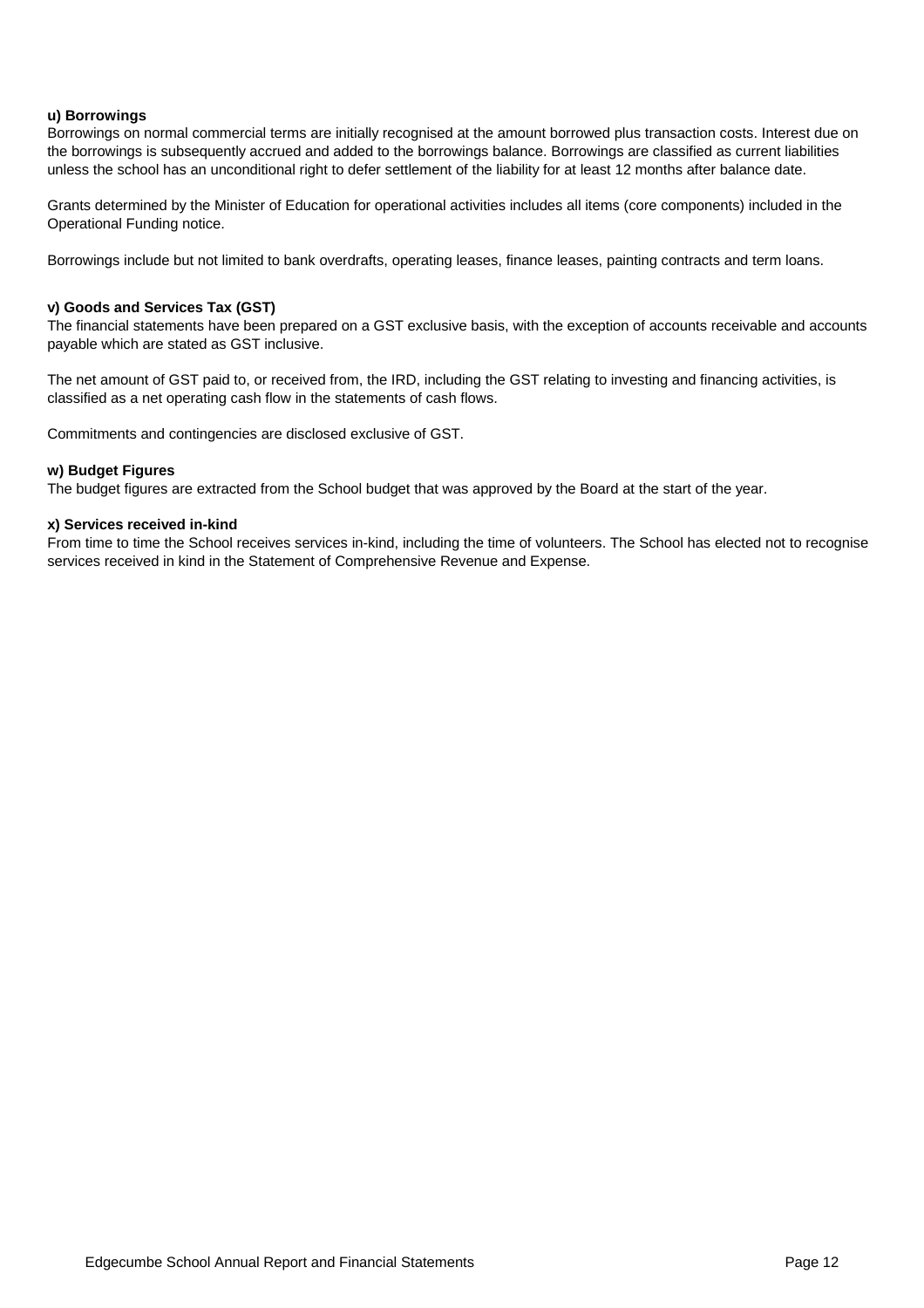#### **2. Government Grants**

|                                                 | 2019          | 2019<br><b>Budget</b> | 2018          |
|-------------------------------------------------|---------------|-----------------------|---------------|
|                                                 | <b>Actual</b> | (Unaudited)           | <b>Actual</b> |
|                                                 | \$            |                       | \$            |
| <b>Operational Grants</b>                       | 365,855       | 357.047               | 348,609       |
| <b>Teachers' Salaries Grants</b>                | 1,015,966     | 867,138               | 911,402       |
| Use of Land and Buildings Grants                | 235,190       | 252,778               | 253,966       |
| Resource Teachers Learning and Behaviour Grants | 3.734         |                       | 657           |
| Other MoE Grants                                | 105.708       | 5.348                 | 21,300        |
|                                                 | 1,726,453     | 1,482,311             | 1,535,934     |

#### **3. Locally Raised Funds**

Local funds raised within the School's community are made up of:

|                                           | 2019          | 2019<br><b>Budget</b> | 2018          |
|-------------------------------------------|---------------|-----------------------|---------------|
|                                           | <b>Actual</b> | (Unaudited)           | <b>Actual</b> |
| <b>Revenue</b>                            | \$            | \$                    | \$            |
| Donations                                 | 1,207         | 2,000                 | 1,469         |
| Bequests & Grants                         | 300           |                       | 85,000        |
| Activities                                | 15,509        | 2,890                 | 14,546        |
| Trading                                   | 7,815         |                       | 197           |
| Fundraising                               | 3,783         | 10,000                |               |
| <b>Other Revenue</b>                      | 41,467        | 32,355                | 17,572        |
| Vanuatu Trip                              | 97,914        |                       |               |
|                                           | 167,995       | 47,245                | 118,784       |
| <b>Expenses</b>                           |               |                       |               |
| Activities                                | 21,764        | 7,290                 | 32,496        |
| Trading                                   | 6,459         |                       | 7,241         |
| Fundraising (Costs of Raising Funds)      | 2,179         |                       |               |
| Other Locally Raised Funds Expenditure    | 3,356         | 2,000                 | 2,636         |
| Vanuatu Trip                              | 100,969       |                       |               |
|                                           | 134,727       | 9,290                 | 42,373        |
| Surplus for the year Locally raised funds | 33,268        | 37,955                | 76,411        |

#### **Overseas Trip - Vanuatu**

In 2019 teachers and students of the school travelled to Vanuatu. The purpose of the trip was for students to gain an understanding of the culture and heritage of other groups, and be able to compare them to their own. The cost of the trip was fully covered by locally raised funds.

#### **4. Learning Resources**

|                                     | 2019          | 2019<br><b>Budget</b> | 2018          |
|-------------------------------------|---------------|-----------------------|---------------|
|                                     | <b>Actual</b> | (Unaudited)           | <b>Actual</b> |
|                                     | \$            |                       | \$            |
| Curricular                          | 14,340        | 15,966                | 31,094        |
| <b>Library Resources</b>            | 152           | 400                   | 368           |
| <b>Employee Benefits - Salaries</b> | 1,167,219     | 912,836               | 1,035,503     |
| <b>Staff Development</b>            | 3,182         | 1,400                 | 1,993         |
| Van                                 | 7,458         | 6,000                 | 5,934         |
| Ict                                 | 15,541        | 24,000                | 19,895        |
|                                     | 1,207,892     | 960,602               | 1,094,787     |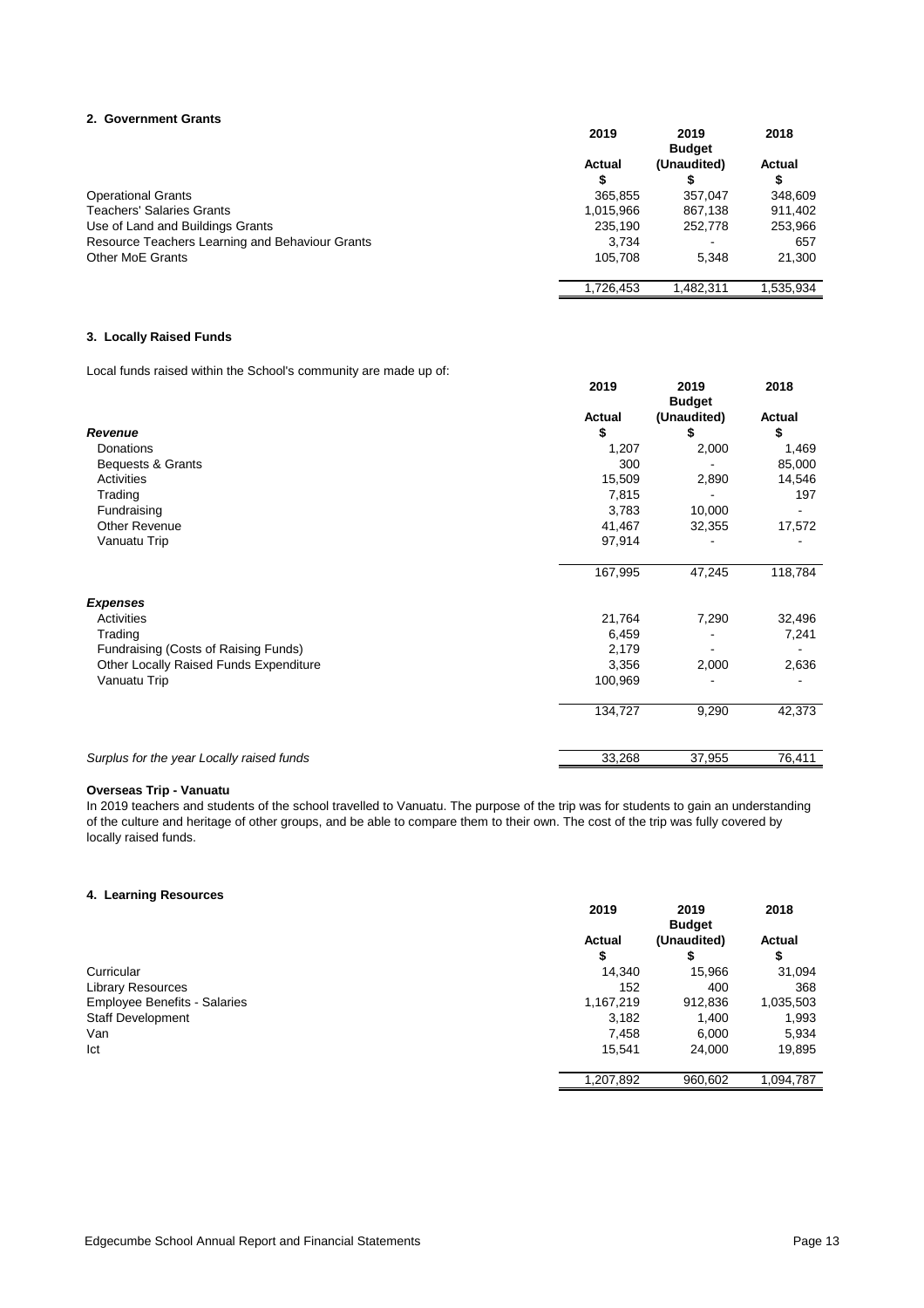#### **5. Administration**

|                                                | 2019          | 2019<br><b>Budget</b> | 2018          |
|------------------------------------------------|---------------|-----------------------|---------------|
|                                                | <b>Actual</b> | (Unaudited)           | <b>Actual</b> |
|                                                | \$            | C                     | \$            |
| Audit Fee                                      | 4.965         | 4,700                 | 4,820         |
| <b>Board of Trustees Fees</b>                  | 3,330         | 3,900                 | 3,865         |
| <b>Board of Trustees Expenses</b>              | 4,171         | 4,532                 | 3,061         |
| Communication                                  | 4,502         | 4,550                 | 4,535         |
| Consumables                                    | 17,054        | 16,500                | 17,251        |
| <b>Operating Lease</b>                         | ٠             | 3.400                 | 3,647         |
| Other                                          | 8.792         | 6,890                 | 8,175         |
| <b>Employee Benefits - Salaries</b>            | 47,230        | 54,106                | 53,272        |
| Insurance                                      | 1.542         | 1,600                 | 3,384         |
| Service Providers, Contractors and Consultancy | 9.240         | 9,300                 | 9,240         |
|                                                | 100,826       | 109,478               | 111,250       |

#### **6. Property**

|                                          | 2019                | 2019<br><b>Budget</b> | 2018               |
|------------------------------------------|---------------------|-----------------------|--------------------|
|                                          | <b>Actual</b><br>\$ | (Unaudited)           | <b>Actual</b><br>S |
| Caretaking and Cleaning Consumables      | 8,377               | 7.000                 | 10,728             |
| <b>Cyclical Maintenance Expense</b>      | 18,540              | 3.296                 | 3,822              |
| Grounds                                  | 6,869               | 3,500                 | 24,140             |
| Heat, Light and Water                    | 14,562              | 15,000                | 16,620             |
| Rates                                    | 4,087               | 3.500                 | 3,469              |
| Repairs and Maintenance                  | 8,064               | 15,000                | 19,469             |
| Use of Land and Buildings                | 235,190             | 252,778               | 253,966            |
| Security                                 | 7,731               | 5,300                 | 8,052              |
| <b>Employee Benefits - Salaries</b>      | 65,515              | 66,480                | 86,576             |
| <b>Consultancy And Contract Services</b> | 6,065               | 3.000                 | 1,004              |
|                                          | 375,000             | 374,854               | 427,846            |

The use of land and buildings figure represents 8% of the school's total property value. Property values are established as part of the nation-wide revaluation exercise that is conducted every 30 June for the Ministry of Education's year-end reporting purposes.

#### **7. Depreciation**

|                                          | 2019                | 2019<br><b>Budget</b> | 2018                |
|------------------------------------------|---------------------|-----------------------|---------------------|
|                                          | <b>Actual</b><br>\$ | (Unaudited)           | <b>Actual</b><br>\$ |
| <b>Building Improvements</b>             | 6,617               | 4,812                 | 5,446               |
| <b>Furniture and Equipment</b>           | 8.425               | 7,329                 | 8,294               |
| Information and Communication Technology | 15,627              | 14,464                | 16,369              |
| Motor Vehicles                           | 22,643              | 27,337                | 30,938              |
| <b>Leased Assets</b>                     | 29,672              | 23,186                | 26,240              |
| <b>Library Resources</b>                 | 1,135               | 1,118                 | 1,265               |
|                                          | 84,119              | 78,246                | 88,552              |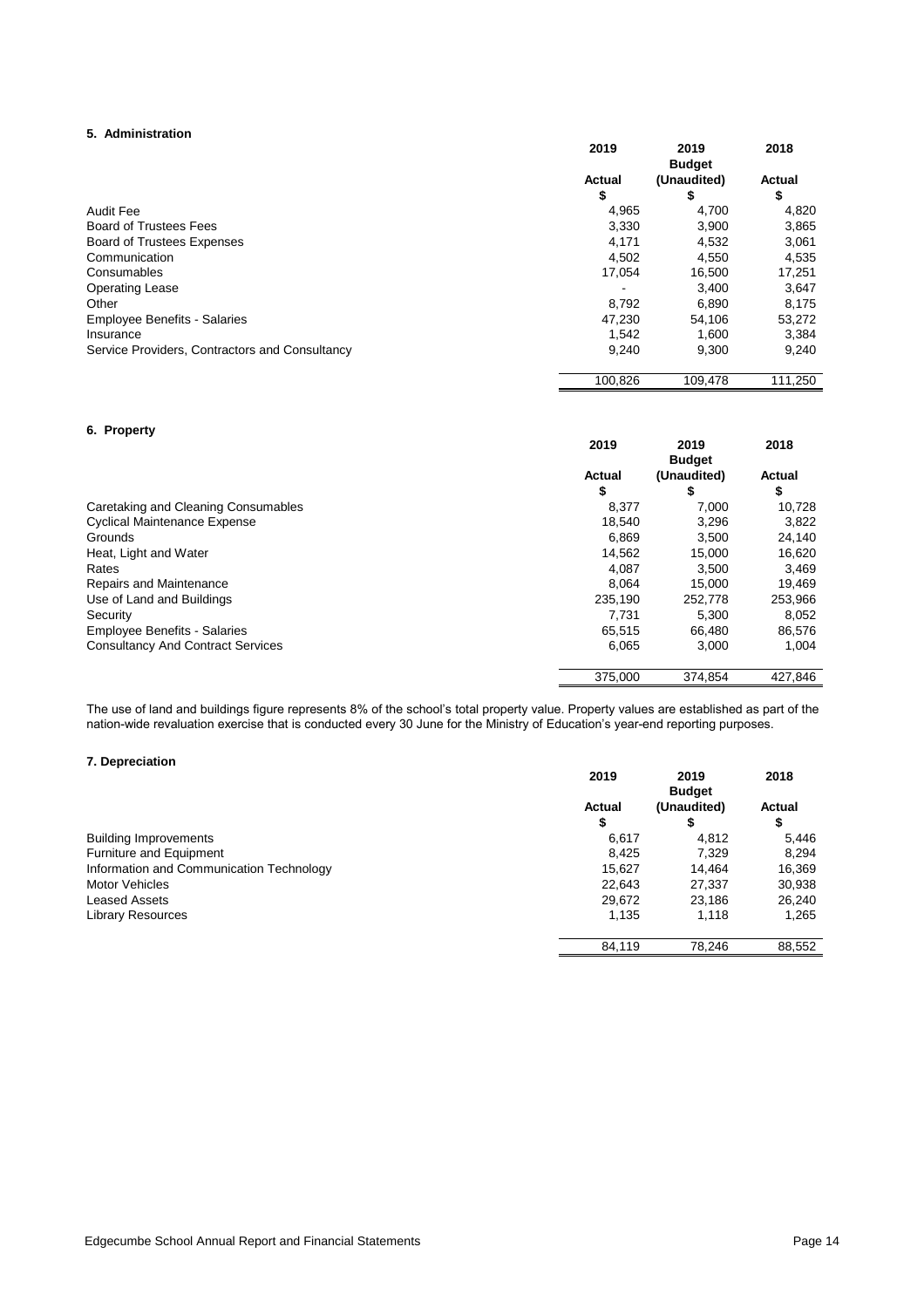#### **8. Cash and Cash Equivalents**

|                                          | 2019          | 2019<br><b>Budget</b> | 2018          |
|------------------------------------------|---------------|-----------------------|---------------|
|                                          | <b>Actual</b> | (Unaudited)           | <b>Actual</b> |
|                                          | \$            |                       | S             |
| Cash on Hand                             | 126           | -                     | 126           |
| <b>Bank Current Account</b>              | 194,901       | 175.973               | 210,727       |
| <b>Bank Call Account</b>                 | 194.226       | 197.123               | 199,648       |
| Cash equivalents for Cash Flow Statement | 389,253       | 373,096               | 410,501       |
|                                          |               |                       |               |

The carrying value of short-term deposits with maturity dates of 90 days or less approximates their fair value.

Of the \$389,253 Cash and Cash Equivalents, \$949 is held by the School on behalf of the Ministry of Education. These funds are required to be spent in 2020 on Crown owned school buildings under the School's Five Year Property Plan.

Of the \$389,253 Cash and Cash Equivalents, \$230,379 is held by the School on behalf of the RTLB cluster. See note 18 for details of how the funding received for the cluster has been spent in the year.

#### **9. Accounts Receivable**

|                                            | 2019          | 2019<br><b>Budget</b> | 2018          |
|--------------------------------------------|---------------|-----------------------|---------------|
|                                            | <b>Actual</b> | (Unaudited)           | <b>Actual</b> |
|                                            | \$            | \$                    | \$            |
| <b>Receivables</b>                         |               | 13,519                | 1,440         |
| <b>Banking Staffing Underuse</b>           | 20,919        | 7,642                 |               |
| <b>Teacher Salaries Grant Receivable</b>   | 184,703       | 162,945               | 177,127       |
|                                            | 205,622       | 184,106               | 178,567       |
| Receivables from Exchange Transactions     |               | 13,519                | 1,440         |
| Receivables from Non-Exchange Transactions | 205,622       | 170,587               | 177,127       |
|                                            | 205,622       | 184,106               | 178,567       |
|                                            |               |                       |               |

| 10. Inventories |               |               |               |
|-----------------|---------------|---------------|---------------|
|                 | 2019          | 2019          | 2018          |
|                 |               | <b>Budget</b> |               |
|                 | <b>Actual</b> | (Unaudited)   | <b>Actual</b> |
|                 | S             |               | \$            |
| Stationery      | 1,472         | 851           | 917           |
|                 |               |               |               |
|                 | 1,472         | 851           | 917           |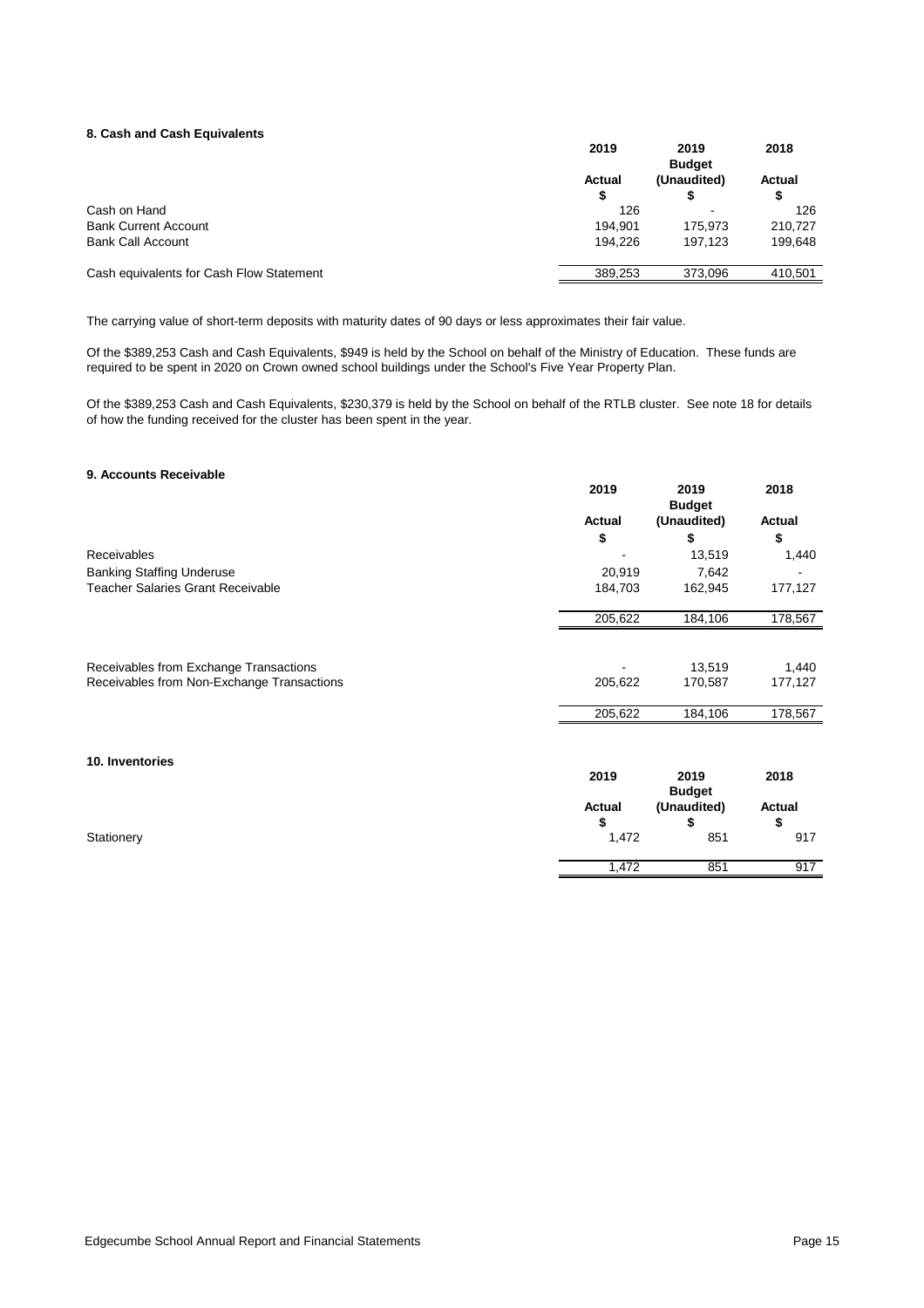### **11. Property, Plant and Equipment**

|                                    | Opening<br>Balance (NBV) | Additions | <b>Disposals</b> | Impairment | Depreciation | <b>Total (NBV)</b> |
|------------------------------------|--------------------------|-----------|------------------|------------|--------------|--------------------|
| 2019                               |                          | \$        |                  |            |              |                    |
| Land                               | 24,600                   |           |                  |            |              | 24,600             |
| <b>Building Improvements</b>       | 181,213                  |           |                  | ٠          | (6, 617)     | 174,596            |
| <b>Furniture and Equipment</b>     | 43,293                   | 3,343     | $\blacksquare$   | $\sim$     | (8, 425)     | 38,211             |
| Information and Communication Tech | 21,974                   | 5,485     |                  | ٠          | (15, 627)    | 11,832             |
| <b>Motor Vehicles</b>              | 75,062                   |           |                  | ۰.         | (22, 643)    | 52,419             |
| <b>Leased Assets</b>               | 72,754                   | 20,031    |                  | ۰.         | (29, 672)    | 63,113             |
| <b>Library Resources</b>           | 8,865                    | 222       | ۰                | ۰.         | (1, 135)     | 7,952              |
| Balance at 31 December 2019        | 427,761                  | 29,081    |                  |            | (84, 119)    | 372,723            |

|                                    | Cost or<br><b>Valuation</b> | <b>Accumulated</b><br><b>Depreciation</b> | <b>Net Book</b><br><b>Value</b> |
|------------------------------------|-----------------------------|-------------------------------------------|---------------------------------|
| 2019                               | \$                          | \$                                        | \$                              |
| Land                               | 24,600                      |                                           | 24,600                          |
| <b>Building Improvements</b>       | 259,807                     | (85, 211)                                 | 174,596                         |
| Furniture and Equipment            | 73.788                      | (35, 577)                                 | 38,211                          |
| Information and Communication      | 43,807                      | (31, 975)                                 | 11,832                          |
| <b>Motor Vehicles</b>              | 154,689                     | (102, 270)                                | 52,419                          |
| <b>Leased Assets</b>               | 107,587                     | (44, 474)                                 | 63,113                          |
| <b>Library Resources</b>           | 59,144                      | (51, 192)                                 | 7,952                           |
| <b>Balance at 31 December 2019</b> | 723,422                     | (350,699)                                 | 372,723                         |

| 2018                               | Opening<br>Balance (NBV) | Additions | <b>Disposals</b> | Impairment | Depreciation | <b>Total (NBV)</b> |
|------------------------------------|--------------------------|-----------|------------------|------------|--------------|--------------------|
| Land                               | 24,600                   |           |                  |            |              | 24,600             |
| <b>Building Improvements</b>       | 137,254                  | 49,404    | $\blacksquare$   | ۰          | (5, 446)     | 181,213            |
| <b>Furniture and Equipment</b>     | 44.051                   | 7,536     |                  | ٠.         | (8, 294)     | 43,293             |
| Information and Communication Tech | 29,230                   | 9,113     |                  | ٠.         | (16, 369)    | 21,974             |
| Motor Vehicles                     | 106,000                  |           |                  | ۰.         | (30, 938)    | 75,062             |
| <b>Leased Assets</b>               | 14.203                   | 84.791    |                  | ٠.         | (26, 240)    | 72,754             |
| Library Resources                  | 9,731                    | 399       |                  | ۰          | (1,265)      | 8,865              |
| <b>Balance at 31 December 2018</b> | 365,069                  | 151,243   |                  |            | (88, 552)    | 427,761            |

|                                    | Cost or<br><b>Valuation</b> | <b>Accumulated</b>        | <b>Net Book</b><br>Value |
|------------------------------------|-----------------------------|---------------------------|--------------------------|
| 2018                               | \$                          | <b>Depreciation</b><br>\$ | \$                       |
| Land                               | 24,600                      |                           | 24,600                   |
| <b>Building Improvements</b>       | 260,791                     | (79, 578)                 | 181,213                  |
| Furniture and Equipment            | 327,796                     | (284,503)                 | 43,293                   |
| Information and Communication      | 98.789                      | (76, 815)                 | 21,974                   |
| <b>Motor Vehicles</b>              | 154.689                     | (79, 627)                 | 75,062                   |
| <b>Leased Assets</b>               | 155,564                     | (82, 810)                 | 72,754                   |
| <b>Library Resources</b>           | 60,438                      | (51, 573)                 | 8,865                    |
| <b>Balance at 31 December 2018</b> | 1,082,667                   | (654, 906)                | 427,761                  |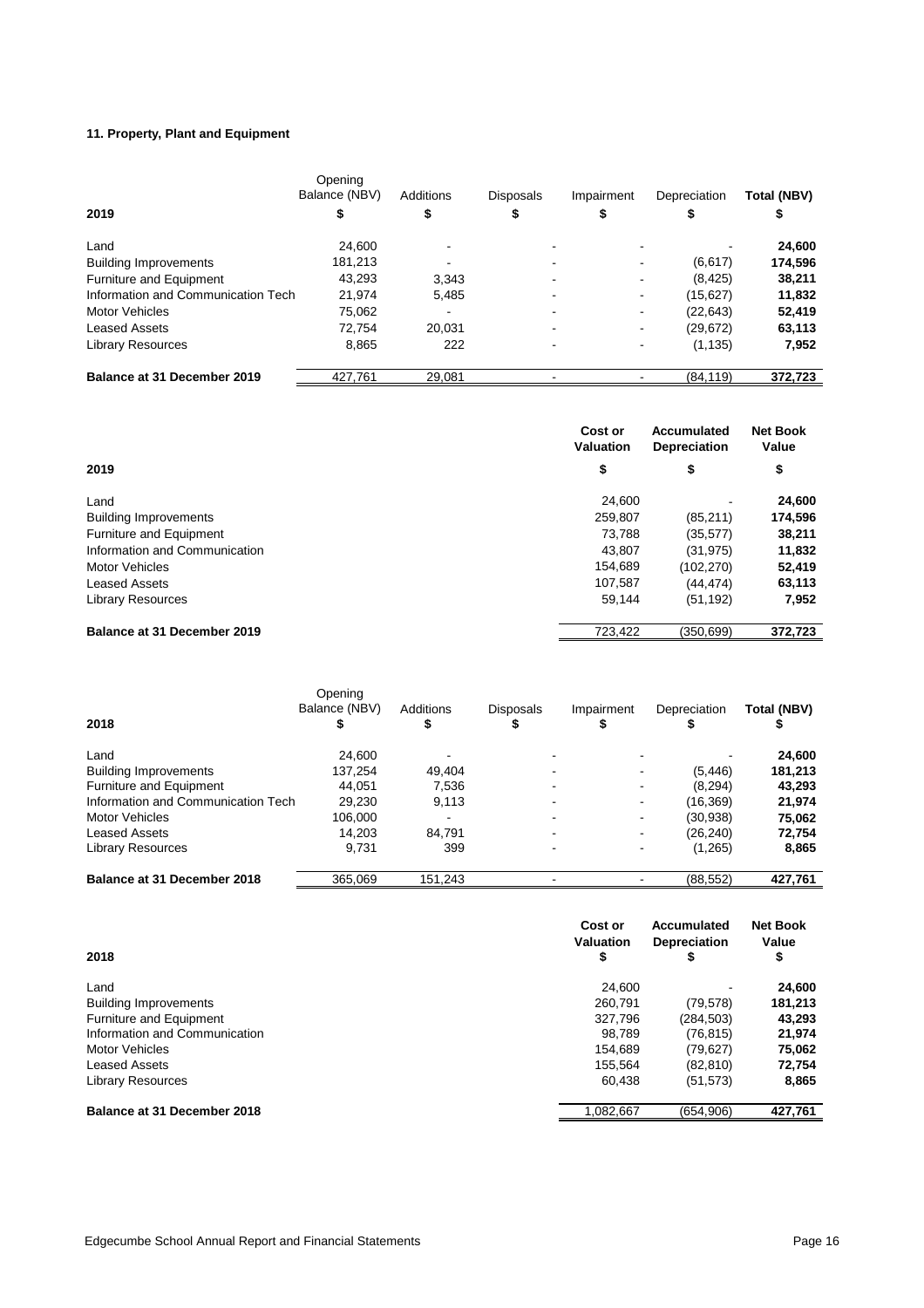#### **12. Accounts Payable**

|                                                                         | 2019          | 2019<br><b>Budget</b>    | 2018          |
|-------------------------------------------------------------------------|---------------|--------------------------|---------------|
|                                                                         | <b>Actual</b> | (Unaudited)              | <b>Actual</b> |
|                                                                         | \$            | \$                       | \$            |
| <b>Operating Creditors</b>                                              | 19,937        | 39,060                   | 27,759        |
| Accruals                                                                | 6,845         | 4,680                    | 6,700         |
| Capital Accruals for PPE items                                          | 4,238         |                          | 779           |
| <b>Employee Entitlements - Salaries</b>                                 | 184,703       | 162,945                  | 177,127       |
| Employee Entitlements - Leave Accrual                                   | 16,440        | 23,550                   | 21,116        |
|                                                                         |               |                          |               |
|                                                                         | 232,163       | 230,235                  | 233,481       |
|                                                                         |               |                          |               |
| Payables for Exchange Transactions                                      | 232,163       | 230,235                  | 233,481       |
| Payables for Non-exchange Transactions - Taxes Payable (PAYE and Rates) |               |                          |               |
| Payables for Non-exchange Transactions - Other                          |               |                          |               |
|                                                                         | 232,163       | 230,235                  | 233,481       |
| The carrying value of payables approximates their fair value.           |               |                          |               |
| 13. Revenue Received in Advance                                         |               |                          |               |
|                                                                         | 2019          | 2019                     | 2018          |
|                                                                         |               | <b>Budget</b>            |               |
|                                                                         | <b>Actual</b> | (Unaudited)              | <b>Actual</b> |
|                                                                         | \$            | \$                       | \$            |
| Revenue Received in Advance                                             | 208           |                          |               |
| Vanuatu Trip                                                            |               |                          | 10,608        |
|                                                                         | 208           | $\overline{\phantom{a}}$ | 10,608        |

#### **14. Provision for Cyclical Maintenance**

|                                           | 2019               | 2019<br><b>Budget</b> | 2018                |
|-------------------------------------------|--------------------|-----------------------|---------------------|
|                                           | <b>Actual</b><br>Φ | (Unaudited)           | <b>Actual</b><br>\$ |
| Provision at the Start of the Year        | 82,756             | 9,878                 | 78,934              |
| Increase to the Provision During the Year | 18,540             | 3,296                 | 3,822               |
| Provision at the End of the Year          | 101,296            | 13,174                | 82,756              |
|                                           |                    |                       |                     |
| <b>Cyclical Maintenance - Current</b>     | 69,463             | 13.174                | 67,121              |
| Cyclical Maintenance - Term               | 31,833             |                       | 15,635              |
|                                           | 101,296            | 13,174                | 82,756              |

#### **15. Finance Lease Liability**

The School has entered into a number of finance lease agreements for computers and other ICT equipment. Minimum lease payments payable:

|                                                  | 2019          | 2019<br><b>Budget</b> | 2018          |
|--------------------------------------------------|---------------|-----------------------|---------------|
|                                                  | <b>Actual</b> | (Unaudited)           | <b>Actual</b> |
|                                                  | S             | S                     | S             |
| No Later than One Year                           | 30,123        | ٠                     | 24,528        |
| Later than One Year and no Later than Five Years | 34,822        | ٠                     | 49,238        |
|                                                  | 64,945        | ۰                     | 73,766        |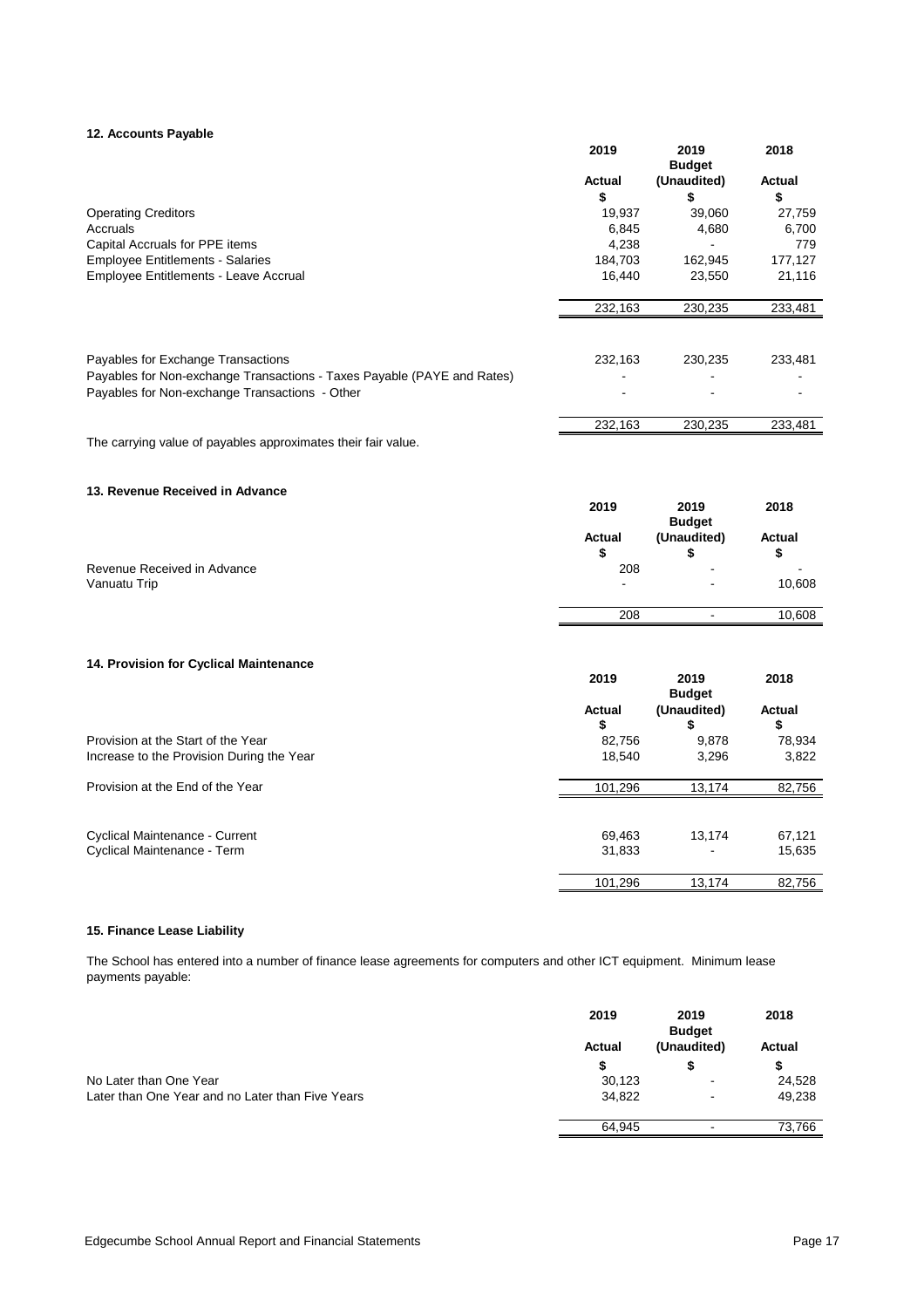#### **16. Funds held in Trust**

|                                                              | 2019                     | 2019<br><b>Budget</b> | 2018          |
|--------------------------------------------------------------|--------------------------|-----------------------|---------------|
|                                                              | <b>Actual</b>            | (Unaudited)           | <b>Actual</b> |
|                                                              | S                        |                       |               |
| Funds Held in Trust on Behalf of Third Parties - Current     | 13.427                   | 6.050                 | 9,182         |
| Funds Held in Trust on Behalf of Third Parties - Non-current | $\overline{\phantom{a}}$ | ۰                     | ۰.            |
|                                                              | 13.427                   | 6.050                 | 9,182         |

These funds are held where the school is agent for representative amounts and therefore these are not included in the Statement of Comprehensive Revenue and Expense.

#### **17. Funds Held (Owed) for Capital Works Projects**

During the year the School received and applied funding from the Ministry of Education for the following capital works projects:

| Toilet Upgrade -2015<br><b>Heating Upgrade</b>                                                                          | 2019<br>completed<br>in progress | Opening<br><b>Balances</b><br>\$<br>5,410 | <b>Receipts</b><br>from MoE<br>\$<br>68,734 | <b>Payments</b><br>S<br>5,410<br>67,785 | <b>BOT</b><br>Contribution/<br>(Write-off to<br><b>R&amp;M)</b> | <b>Closing</b><br><b>Balances</b><br>\$<br>949 |
|-------------------------------------------------------------------------------------------------------------------------|----------------------------------|-------------------------------------------|---------------------------------------------|-----------------------------------------|-----------------------------------------------------------------|------------------------------------------------|
|                                                                                                                         |                                  |                                           |                                             |                                         |                                                                 |                                                |
| <b>Totals</b>                                                                                                           |                                  | 5,410                                     | 68,734                                      | 73,195                                  |                                                                 | 949                                            |
| <b>Represented by:</b><br>Funds Held on Behalf of the Ministry of Education<br>Funds Due from the Ministry of Education |                                  |                                           |                                             |                                         |                                                                 | 949<br>949                                     |
|                                                                                                                         | 2018                             | Opening<br><b>Balances</b><br>\$          | <b>Receipts</b><br>from MoE<br>\$           | <b>Payments</b><br>\$                   | <b>BOT</b><br>Contribution/<br>(Write-off to<br><b>R&amp;M)</b> | <b>Closing</b><br><b>Balances</b><br>\$        |
| Toilet Upgrade -2015                                                                                                    | in progress                      | (15, 891)                                 | 27,087                                      | 5,786                                   |                                                                 | 5,410                                          |
| <b>Totals</b>                                                                                                           |                                  | (15, 891)                                 | 27,087                                      | 5,786                                   |                                                                 | 5,410                                          |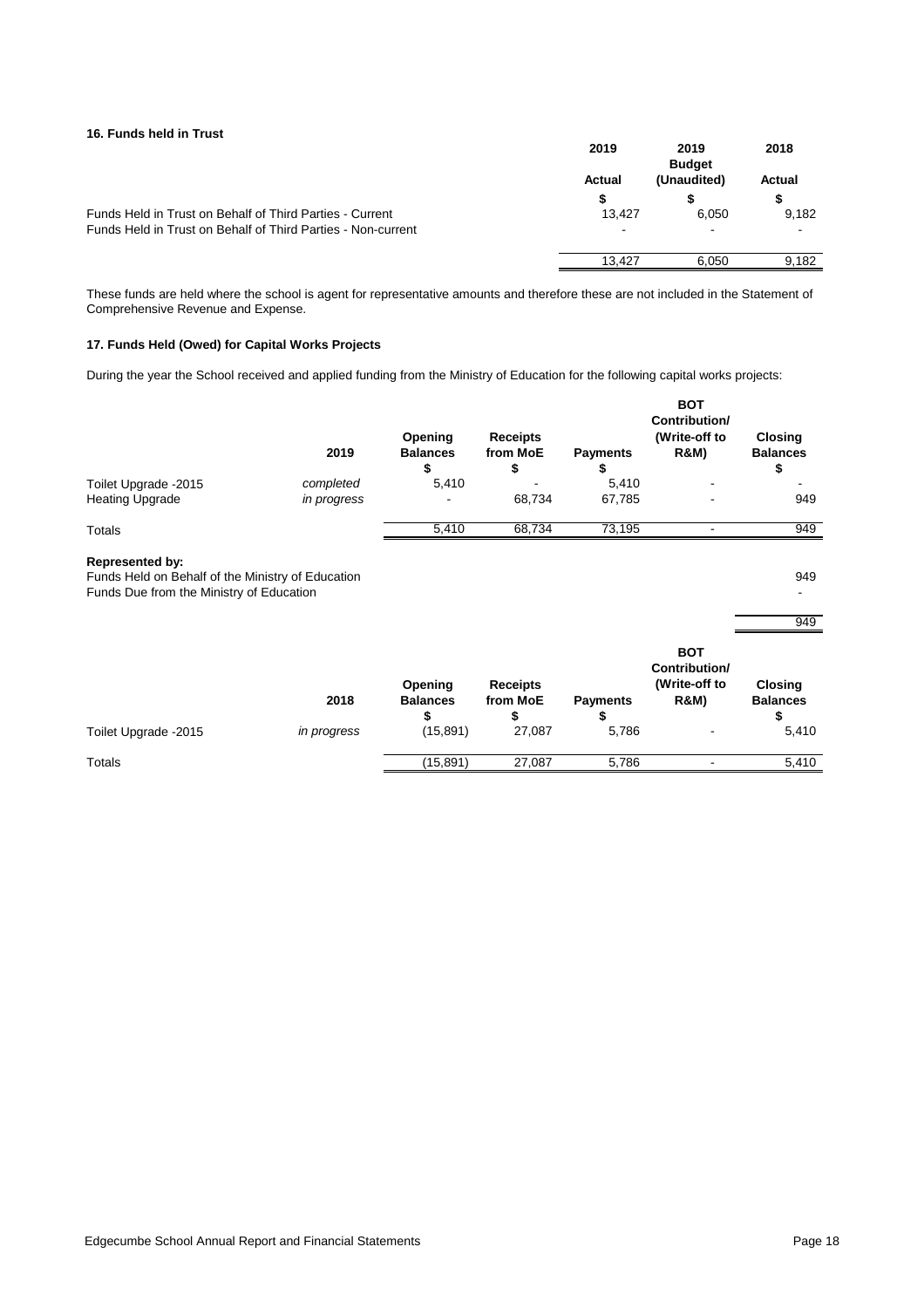#### **18. Funds for RTLB Services**

Edgecumbe School is the lead school funded by the Ministry of Education to provide the services of Resource Teachers of Learning and Behaviour to its cluster of schools.

The Ministry of Education provides funds to Edgecumbe School School to provide Resource Teachers of Learning and Behaviour (RTLB) services to the schools listed in 'Schedule A' of the cluster's Funding and Service Agreement (please attach 'Schedule A').

The cluster employs specially trained RTLB teachers who itinerate between the schools in the cluster to support the learning needs of individual students, groups of students and schools. The cluster also provides resources including funding to support students with additional learning needs on an as-needs basis.

This note sets out the income and expenditure of the RTLB cluster for the year.

| (Unaudited)<br><b>Actual</b><br><b>Actual</b><br>\$<br>\$<br>\$<br>318,839<br>293,761<br>280,521<br>1,419,713<br><b>Teachers' Salary Grant</b><br>1,541,801<br><b>Administration Grant</b><br>58,087<br>58,087<br>58,163<br><b>Learning Support Funding</b><br>112,843<br>112,843<br>112,843<br>Year 11-13 Funding<br>(3, 357)<br><b>Travel Grant</b><br>99,640<br>101,136<br>99,640<br><b>Other Revenue</b><br>16,769<br>8,935<br>15,740<br><b>Funds from Previous Fundholders</b><br>(224)<br><b>Refund of Prior Year Surpluses</b><br>(109, 935)<br>287,882<br>1,703,471<br>1,711,371<br>2,005,132<br>606,721<br>1,983,992<br>1,541,801<br>1,419,713<br><b>Employee Benefits - Salaries</b><br>Administration<br>80,122<br>107,317<br>98,044<br>129,770<br>Learning Support<br>72,908<br>111,614<br><b>Travel</b><br>52,727<br>81,307<br>38,905<br>1,774,753<br>291,199<br>1,668,276<br><b>Purchase of Assets</b><br>35,000<br>21,955<br>230,379<br>280,522<br>293,761 |                                     | 2019 | 2019<br><b>Budget</b> | 2018 |
|---------------------------------------------------------------------------------------------------------------------------------------------------------------------------------------------------------------------------------------------------------------------------------------------------------------------------------------------------------------------------------------------------------------------------------------------------------------------------------------------------------------------------------------------------------------------------------------------------------------------------------------------------------------------------------------------------------------------------------------------------------------------------------------------------------------------------------------------------------------------------------------------------------------------------------------------------------------------------|-------------------------------------|------|-----------------------|------|
|                                                                                                                                                                                                                                                                                                                                                                                                                                                                                                                                                                                                                                                                                                                                                                                                                                                                                                                                                                           |                                     |      |                       |      |
|                                                                                                                                                                                                                                                                                                                                                                                                                                                                                                                                                                                                                                                                                                                                                                                                                                                                                                                                                                           | Funds held at beginning of the year |      |                       |      |
|                                                                                                                                                                                                                                                                                                                                                                                                                                                                                                                                                                                                                                                                                                                                                                                                                                                                                                                                                                           | Revenue                             |      |                       |      |
|                                                                                                                                                                                                                                                                                                                                                                                                                                                                                                                                                                                                                                                                                                                                                                                                                                                                                                                                                                           |                                     |      |                       |      |
|                                                                                                                                                                                                                                                                                                                                                                                                                                                                                                                                                                                                                                                                                                                                                                                                                                                                                                                                                                           |                                     |      |                       |      |
|                                                                                                                                                                                                                                                                                                                                                                                                                                                                                                                                                                                                                                                                                                                                                                                                                                                                                                                                                                           |                                     |      |                       |      |
|                                                                                                                                                                                                                                                                                                                                                                                                                                                                                                                                                                                                                                                                                                                                                                                                                                                                                                                                                                           |                                     |      |                       |      |
|                                                                                                                                                                                                                                                                                                                                                                                                                                                                                                                                                                                                                                                                                                                                                                                                                                                                                                                                                                           |                                     |      |                       |      |
|                                                                                                                                                                                                                                                                                                                                                                                                                                                                                                                                                                                                                                                                                                                                                                                                                                                                                                                                                                           |                                     |      |                       |      |
|                                                                                                                                                                                                                                                                                                                                                                                                                                                                                                                                                                                                                                                                                                                                                                                                                                                                                                                                                                           |                                     |      |                       |      |
|                                                                                                                                                                                                                                                                                                                                                                                                                                                                                                                                                                                                                                                                                                                                                                                                                                                                                                                                                                           |                                     |      |                       |      |
|                                                                                                                                                                                                                                                                                                                                                                                                                                                                                                                                                                                                                                                                                                                                                                                                                                                                                                                                                                           |                                     |      |                       |      |
|                                                                                                                                                                                                                                                                                                                                                                                                                                                                                                                                                                                                                                                                                                                                                                                                                                                                                                                                                                           | Total funds available               |      |                       |      |
|                                                                                                                                                                                                                                                                                                                                                                                                                                                                                                                                                                                                                                                                                                                                                                                                                                                                                                                                                                           | Expenses                            |      |                       |      |
|                                                                                                                                                                                                                                                                                                                                                                                                                                                                                                                                                                                                                                                                                                                                                                                                                                                                                                                                                                           |                                     |      |                       |      |
|                                                                                                                                                                                                                                                                                                                                                                                                                                                                                                                                                                                                                                                                                                                                                                                                                                                                                                                                                                           |                                     |      |                       |      |
|                                                                                                                                                                                                                                                                                                                                                                                                                                                                                                                                                                                                                                                                                                                                                                                                                                                                                                                                                                           |                                     |      |                       |      |
|                                                                                                                                                                                                                                                                                                                                                                                                                                                                                                                                                                                                                                                                                                                                                                                                                                                                                                                                                                           |                                     |      |                       |      |
|                                                                                                                                                                                                                                                                                                                                                                                                                                                                                                                                                                                                                                                                                                                                                                                                                                                                                                                                                                           |                                     |      |                       |      |
|                                                                                                                                                                                                                                                                                                                                                                                                                                                                                                                                                                                                                                                                                                                                                                                                                                                                                                                                                                           |                                     |      |                       |      |
|                                                                                                                                                                                                                                                                                                                                                                                                                                                                                                                                                                                                                                                                                                                                                                                                                                                                                                                                                                           | Funds Held at Year End              |      |                       |      |

#### **19. Related Party Transactions**

The School is a controlled entity of the Crown, and the Crown provides the major source of revenue to the school. The school enters into transactions with other entities also controlled by the Crown, such as government departments, state-owned enterprises and other Crown entities. Transactions with these entities are not disclosed as they occur on terms and conditions no more or less favourable than those that it is reasonable to expect the school would have adopted if dealing with that entity at arm's length.

Related party disclosures have not been made for transactions with related parties that are within a normal supplier or client/recipient relationship on terms and condition no more or less favourable than those that it is reasonable to expect the school would have adopted in dealing with the party at arm's length in the same circumstances. Further, transactions with other government agencies (for example, Government departments and Crown entities) are not disclosed as related party transactions when they are consistent with the normal operating arrangements between government agencies and undertaken on the normal terms and conditions for such transactions.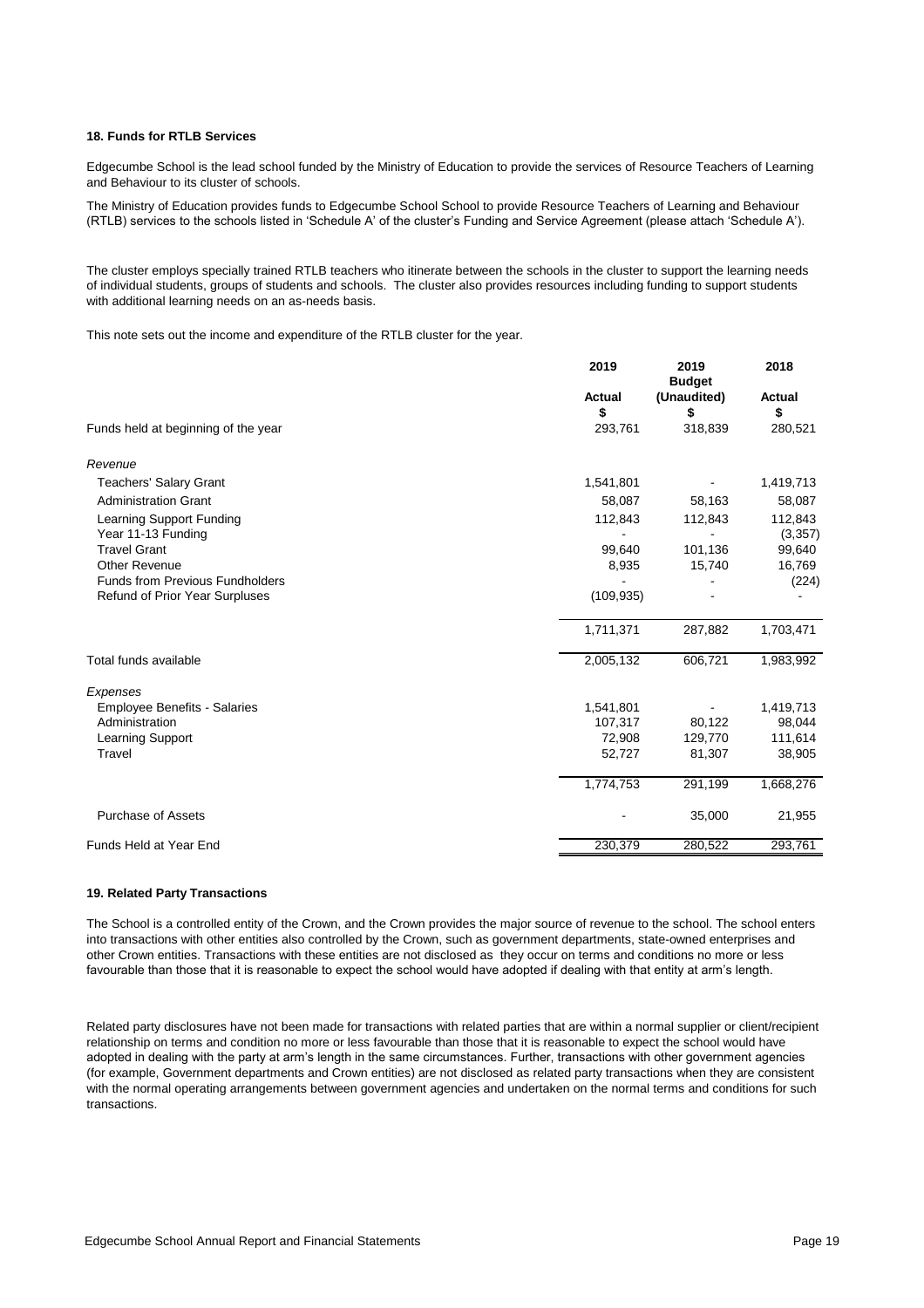#### **20. Remuneration**

#### *Key management personnel compensation*

Key management personnel of the School include all trustees of the Board, Principal, Deputy Principals and Heads of Departments.

|                                             | 2019<br><b>Actual</b><br>\$ | 2018<br><b>Actual</b><br>\$ |
|---------------------------------------------|-----------------------------|-----------------------------|
| <b>Board Members</b>                        |                             |                             |
| Remuneration                                | 3,330                       | 3,865                       |
| Full-time equivalent members                | 0.10                        | 0.12                        |
| Leadership Team                             |                             |                             |
| Remuneration                                | 471,664                     | 456,721                     |
| Full-time equivalent members                | 4.93                        | 5.00                        |
| Total key management personnel remuneration | 474,994                     | 460,586                     |
| Total full-time equivalent personnel        | 5.03                        | 5.12                        |

The full time equivalent for Board members has been determined based on attendance at Board meetings, Committee meetings and for other obligations of the Board, such as stand downs and suspensions, plus the estimated time for Board members to prepare for meetings.

#### *Principal*

The total value of remuneration paid or payable to the Principal was in the following bands:

|                                                  | 2019      | 2018                     |
|--------------------------------------------------|-----------|--------------------------|
|                                                  | Actual    | Actual                   |
| Salaries and Other Short-term Employee Benefits: | \$000     | \$000                    |
| Salary and Other Payments                        | 140 - 150 | 140 - 150                |
| <b>Benefits and Other Emoluments</b>             | $1 - 2$   | $1 - 2$                  |
| <b>Termination Benefits</b>                      | -         | $\overline{\phantom{a}}$ |

*Other Employees*

The number of other employees with remuneration greater than \$100,000 was in the following bands:

| Remuneration | 2019 | 2018                  |
|--------------|------|-----------------------|
| \$000        |      | FTE Number FTE Number |
| $100 - 110$  | 1.00 | $\sim$                |
|              | 1.00 | 0.00                  |
|              |      |                       |

The disclosure for 'Other Employees' does not include remuneration of the Principal.

#### **21. Compensation and Other Benefits Upon Leaving**

The total value of compensation or other benefits paid or payable to persons who ceased to be trustees, committee member, or employees during the financial year in relation to that cessation and number of persons to whom all or part of that total was payable was as follows:

|                  | 2019<br><b>Actual</b>    | 2018<br><b>Actual</b> |
|------------------|--------------------------|-----------------------|
| Total            | $\overline{\phantom{a}}$ | ۰.                    |
| Number of People |                          |                       |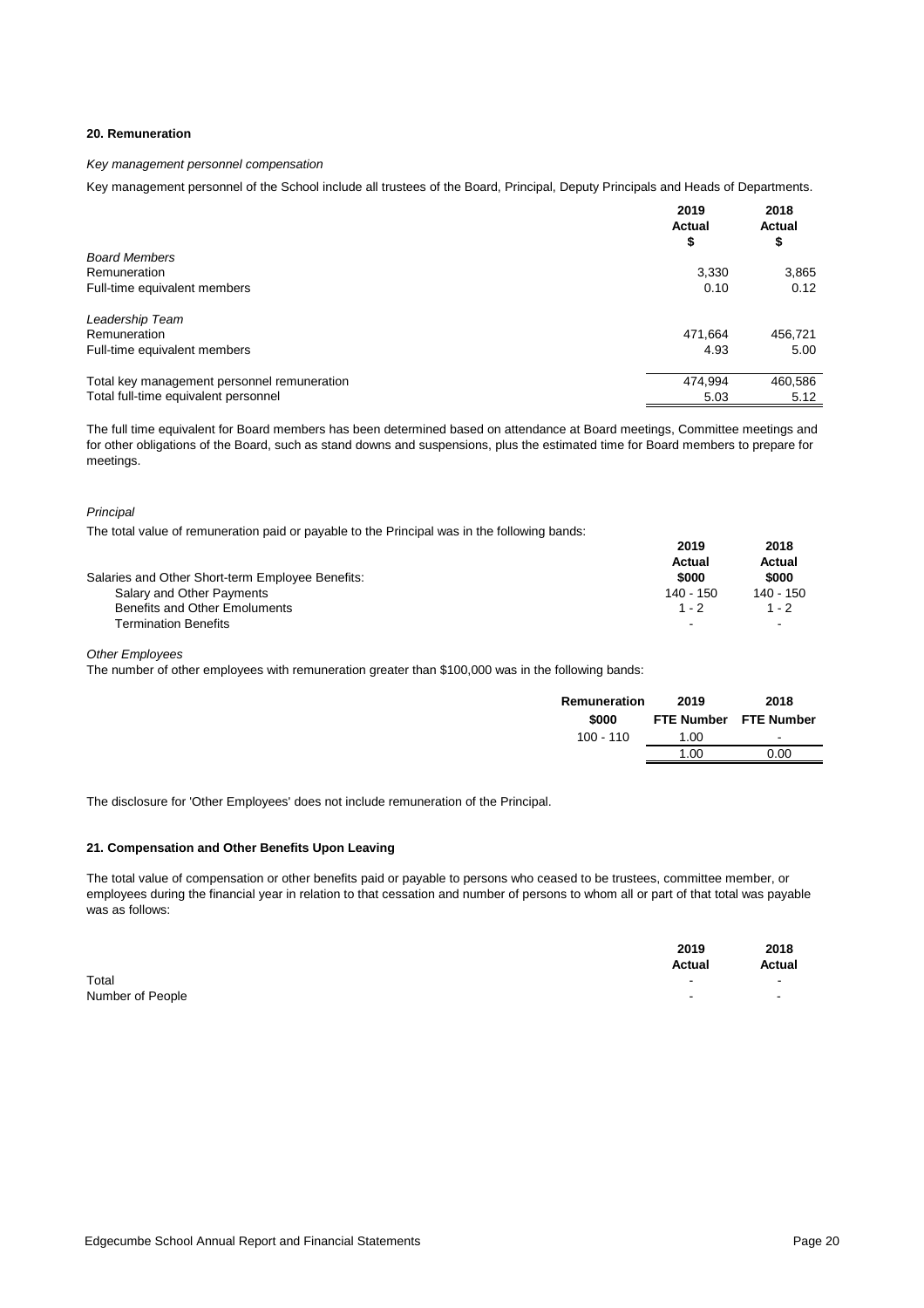#### **22. Contingencies**

There are no contingent liabilities (except as noted below) and no contingent assets as at 31 December 2019 (Contingent liabilities and assets at 31 December 2018: nil).

#### **Holidays Act Compliance – schools payroll**

The Ministry of Education performs payroll processing and payments on behalf of school boards of trustees, through payroll service provider Education Payroll Limited.

The Ministry has commenced a review of the schools sector payroll to ensure compliance with the Holidays Act 2003. The initial phase of this review has identified areas of non-compliance. The Ministry has recognised an estimated provision based on the analysis of sample data, which may not be wholly representative of the total dataset for Teacher and Support Staff Entitlements. A more accurate estimate will be possible after further analysis of non-compliance has been completed, and this work is ongoing. Final calculations and potential impact on any specific individual will not be known until further detailed analysis has been completed.

To the extent that any obligation cannot reasonably be quantified at 31 December 2019, a contingent liability for the school may exist.

#### **23. Commitments**

#### **(a) Capital Commitments**

There are no capital commitments as at 31 December 2019 (Capital commitments at 31 December 2018: nil).

#### **(b) Operating Commitments**

There are no operating commitments as at 31 December 2019 (Operating commitments at 31 December 2018: nil).

#### **24. Managing Capital**

The School's capital is its equity and comprises capital contributions from the Ministry of Education for property, plant and equipment and accumulated surpluses and deficits. The School does not actively manage capital but attempts to ensure that income exceeds spending in most years. Although deficits can arise as planned in particular years, they are offset by planned surpluses in previous years or ensuing years.

#### **25. Financial Instruments**

The carrying amount of financial assets and liabilities in each of the financial instrument categories are as follows:

#### **Financial assets measured at amortised cost (2018: Loans and receivables)**

|                                                               | 2019          | 2019<br><b>Budget</b> | 2018          |
|---------------------------------------------------------------|---------------|-----------------------|---------------|
|                                                               | <b>Actual</b> | (Unaudited)           | <b>Actual</b> |
|                                                               | S             | æ.                    | \$            |
| Cash and Cash Equivalents                                     | 389,253       | 373,096               | 410,501       |
| <b>Receivables</b>                                            | 205,622       | 184,106               | 178,567       |
| <b>Investments - Term Deposits</b>                            |               |                       |               |
| Total Financial assets measured at amortised cost             | 594,875       | 557,202               | 589,068       |
| Financial liabilities measured at amortised cost              |               |                       |               |
| Payables                                                      | 232,163       | 230,235               | 233,481       |
| Borrowings - Loans                                            |               |                       |               |
| <b>Finance Leases</b>                                         | 64,945        |                       | 73,766        |
| <b>Painting Contract Liability</b>                            |               |                       |               |
| <b>Total Financial Liabilities Measured at Amortised Cost</b> | 297,108       | 230,235               | 307,247       |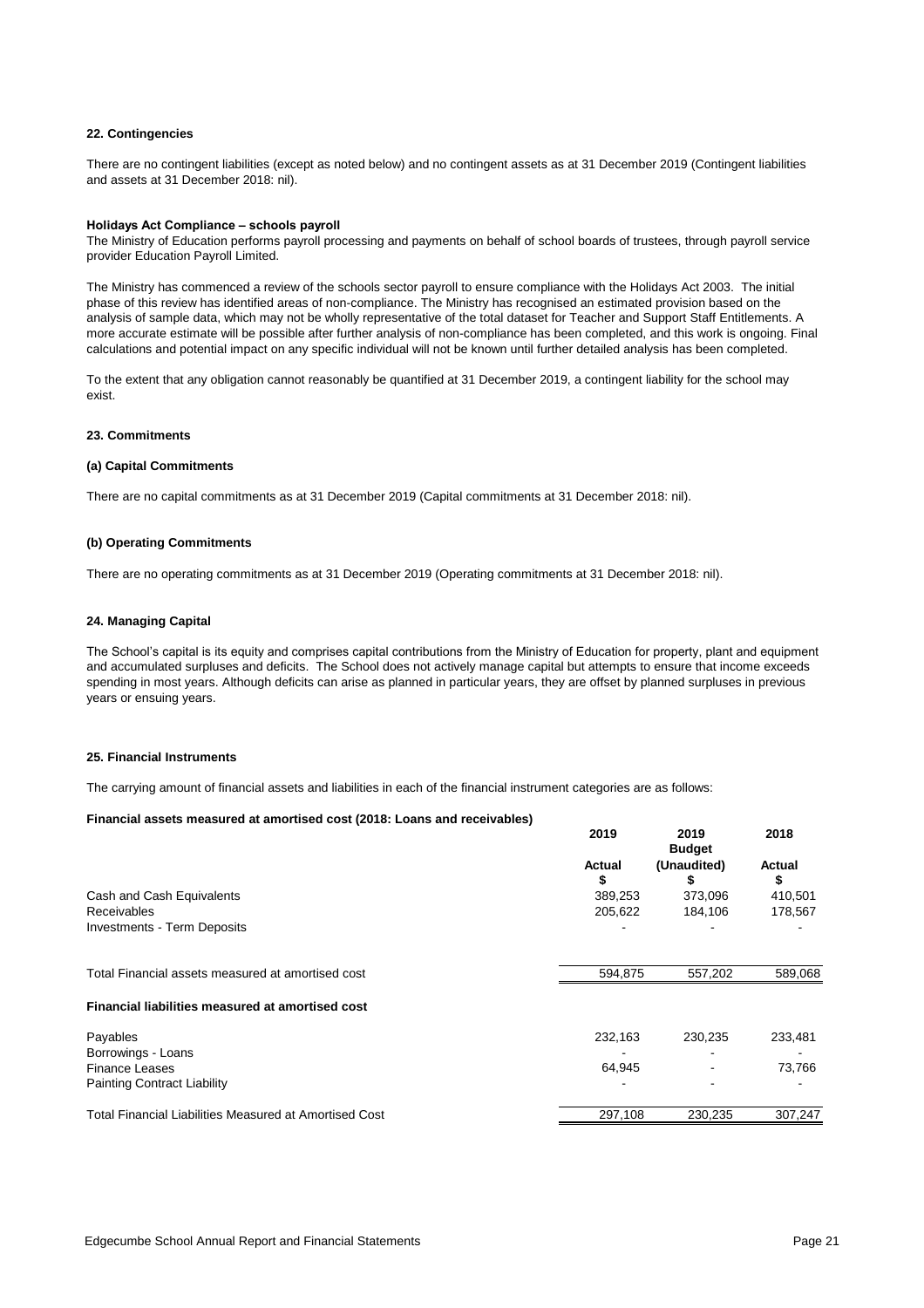#### **26. Events After Balance Date**

On March 11, 2020, the World Health Organisation declared the outbreak of COVID-19 (a novel Coronavirus) a pandemic. Two weeks later, on 26 March, New Zealand increased its' COVID-19 alert level to level 4 and a nationwide lockdown commenced. As part of this lockdown all schools were closed. Subsequently all schools and kura reopend on the 18th of May 2020.

At the date of issuing the financial statements, the school has been able to absorb the majority of the impact from the nationwide lockdown as it was decided to start the annual Easter School holidays early. In the periods the school is open for tuition, the school has switched to alternative methods of delivering the curriculum, so students can learn remotely.

At this time the full financial impact of the COVID-19 pandemic is not able to be determined, but it is not expected to be significant to the school. The school will continue to receive funding from the Ministry of Education, even while closed.

#### **27. Comparatives**

There have been a number of prior period comparatives which have been reclassified to make disclosure consistent with the current year.

#### **28. Adoption of PBE IFRS 9 Financial Instruments**

In accordance with the transitional provisions of PBE IFRS 9, the school has elected not to restate the information for previous years to comply with PBE IFRS 9. Adjustments arising from the adoption of PBE IFRS 9 are recognised in opening equity at 1 January 2019. Accounting policies have been updated to comply with PBE IFRS 9. The main updates are:

• Note 9 Receivables: This policy has been updated to reflect that the impairment of short-term receivables is now determined by applying an expected credit loss model.

• Note 8 Cash and Cash Equivalents:

Term deposits: This policy has been updated to explain that a loss allowance for expected credit losses is recognised only if the estimated loss allowance is not trivial.

Upon transition to PBE IFRS9 there were no material adjustments to these financial statements.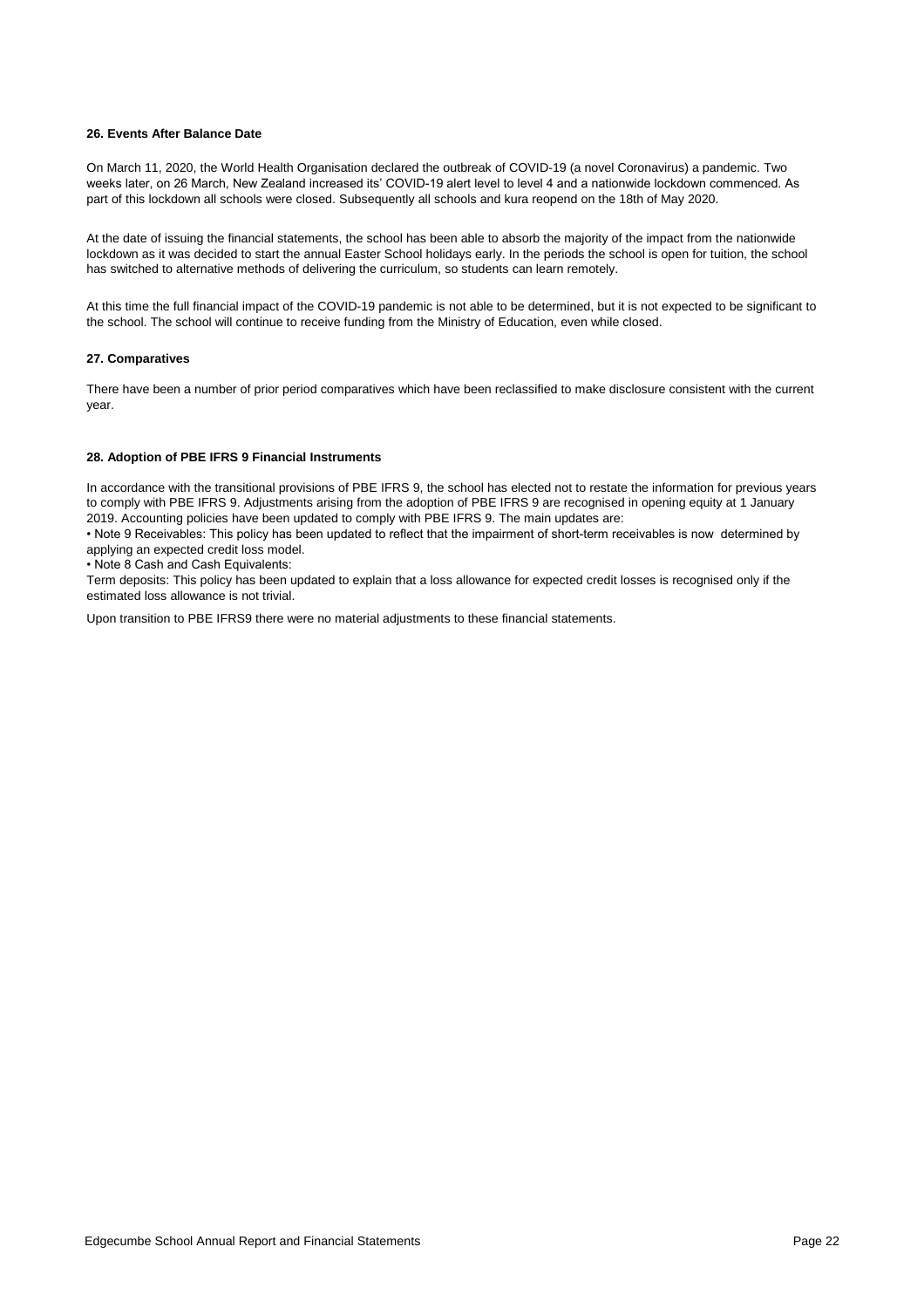

**Independent Auditor's Report**

## **To the Readers of Edgecumbe School's Financial Statements**

## **For the Year Ended 31 December 2019**

The Auditor-General is the auditor of Edgecumbe School (the School). The Auditor-General has appointed me, Richard Dey, using the staff and resources of William Buck Audit (NZ) Limited, to carry out the audit of the financial statements of the School on his behalf.

#### **Opinion**

We have audited the financial statements of the School on pages 2 to 22, that comprise the statement of financial position as at 31 December 2019, the statement of comprehensive revenue and expense, statement of changes in net assets/equity and statement of cash flows for the year ended on that date, and the notes to the financial statements that include accounting policies and other explanatory information.

In our opinion the financial statements of the School:

- present fairly, in all material respects:
	- o its financial position as at 31 December 2019; and
	- o its financial performance and cash flows for the year then ended; and
- comply with generally accepted accounting practice in New Zealand in accordance with PBE Accounting Standards (PBE IPSAS) Reduced Disclosure Regime.

Our audit was completed on 29 May 2020. This is the date at which our opinion is expressed.

The basis for our opinion is explained below. In addition, we outline the responsibilities of the Board of Trustees and our responsibilities relating to the financial statements, we comment on other information, and we explain our independence.

#### **Emphasis of Matter – COVID-19**

Without modifying our opinion, we draw attention to the disclosures in note 26 on page 22 which outline the possible effects of the Alert Level 4 lockdown as a result of the COVID-19 pandemic.

#### **Basis for our opinion**

We carried out our audit in accordance with the Auditor-General's Auditing Standards, which incorporate the Professional and Ethical Standards and the International Standards on Auditing (New Zealand) issued by the New Zealand Auditing and Assurance Standards Board. Our responsibilities under those standards are further described in the Responsibilities of the auditor section of our report.

We have fulfilled our responsibilities in accordance with the Auditor-General's Auditing Standards.

#### **ACCOUNTANTS & ADVISORS**

Level 2, 60 Durham Street Tauranga 3110, New Zealand **PO Box 222** Tauranga 3144, New Zealand Telephone: +64 7 927 1234 williambuck.co.nz

William Buck Audit (NZ) Limited

23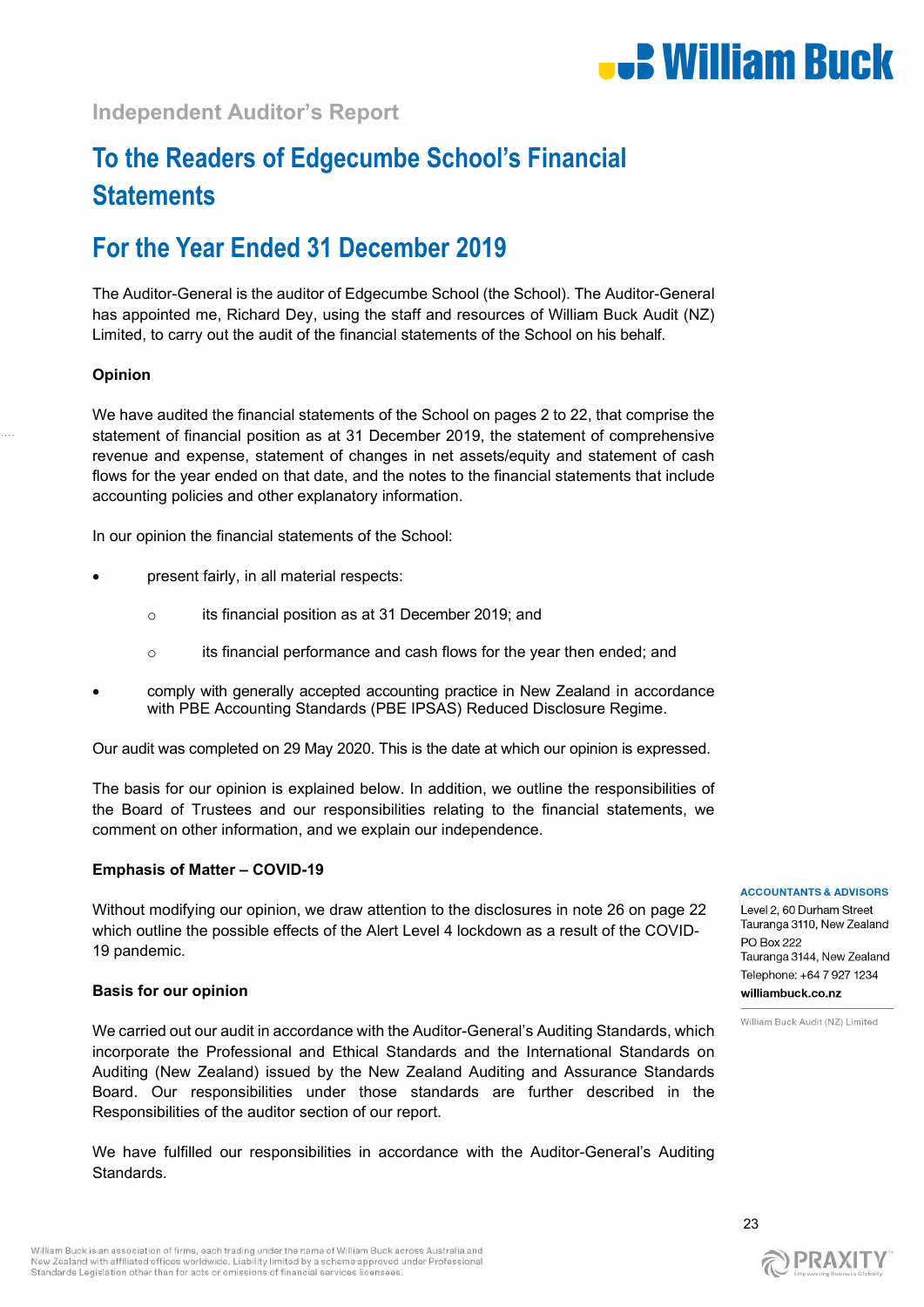

We believe that the audit evidence we have obtained is sufficient and appropriate to provide a basis for our opinion.

#### **Responsibilities of the Board of Trustees for the financial statements**

The Board of Trustees is responsible on behalf of the School for preparing financial statements that are fairly presented and that comply with generally accepted accounting practice in New Zealand. The Board of Trustees is responsible for such internal control as it determines is necessary to enable it to prepare financial statements that are free from material misstatement, whether due to fraud or error.

In preparing the financial statements, the Board of Trustees is responsible on behalf of the School for assessing the School's ability to continue as a going concern. The Board of Trustees is also responsible for disclosing, as applicable, matters related to going concern and using the going concern basis of accounting, unless there is an intention to close or merge the School, or there is no realistic alternative but to do so.

The Board of Trustees' responsibilities arise from the Education Act 1989.

#### **Responsibilities of the auditor for the audit of the financial statements**

Our objectives are to obtain reasonable assurance about whether the financial statements, as a whole, are free from material misstatement, whether due to fraud or error, and to issue an auditor's report that includes our opinion.

Reasonable assurance is a high level of assurance but is not a guarantee that an audit carried out in accordance with the Auditor-General's Auditing Standards will always detect a material misstatement when it exists. Misstatements are differences or omissions of amounts or disclosures and can arise from fraud or error. Misstatements are considered material if, individually or in the aggregate, they could reasonably be expected to influence the decisions of readers taken on the basis of these financial statements.

For the budget information reported in the financial statements, our procedures were limited to checking that the information agreed to the School's approved budget.

We did not evaluate the security and controls over the electronic publication of the financial statements.

As part of an audit in accordance with the Auditor-General's Auditing Standards, we exercise professional judgement and maintain professional scepticism throughout the audit. Also:

- We identify and assess the risks of material misstatement of the financial statements, whether due to fraud or error, design and perform audit procedures responsive to those risks, and obtain audit evidence that is sufficient and appropriate to provide a basis for our opinion. The risk of not detecting a material misstatement resulting from fraud is higher than for one resulting from error, as fraud may involve collusion, forgery, intentional omissions, misrepresentations, or the override of internal control.
- We obtain an understanding of internal control relevant to the audit in order to design audit procedures that are appropriate in the circumstances, but not for the purpose of expressing an opinion on the effectiveness of the School's internal control.
- We evaluate the appropriateness of accounting policies used and the reasonableness of accounting estimates and related disclosures made by the Board of Trustees.
- We conclude on the appropriateness of the use of the going concern basis of accounting by the Board of Trustees and, based on the audit evidence obtained, whether a material uncertainty exists related to events or conditions that may cast significant doubt on the School's ability to continue as a going concern. If we conclude that a material uncertainty exists, we are required to draw attention in our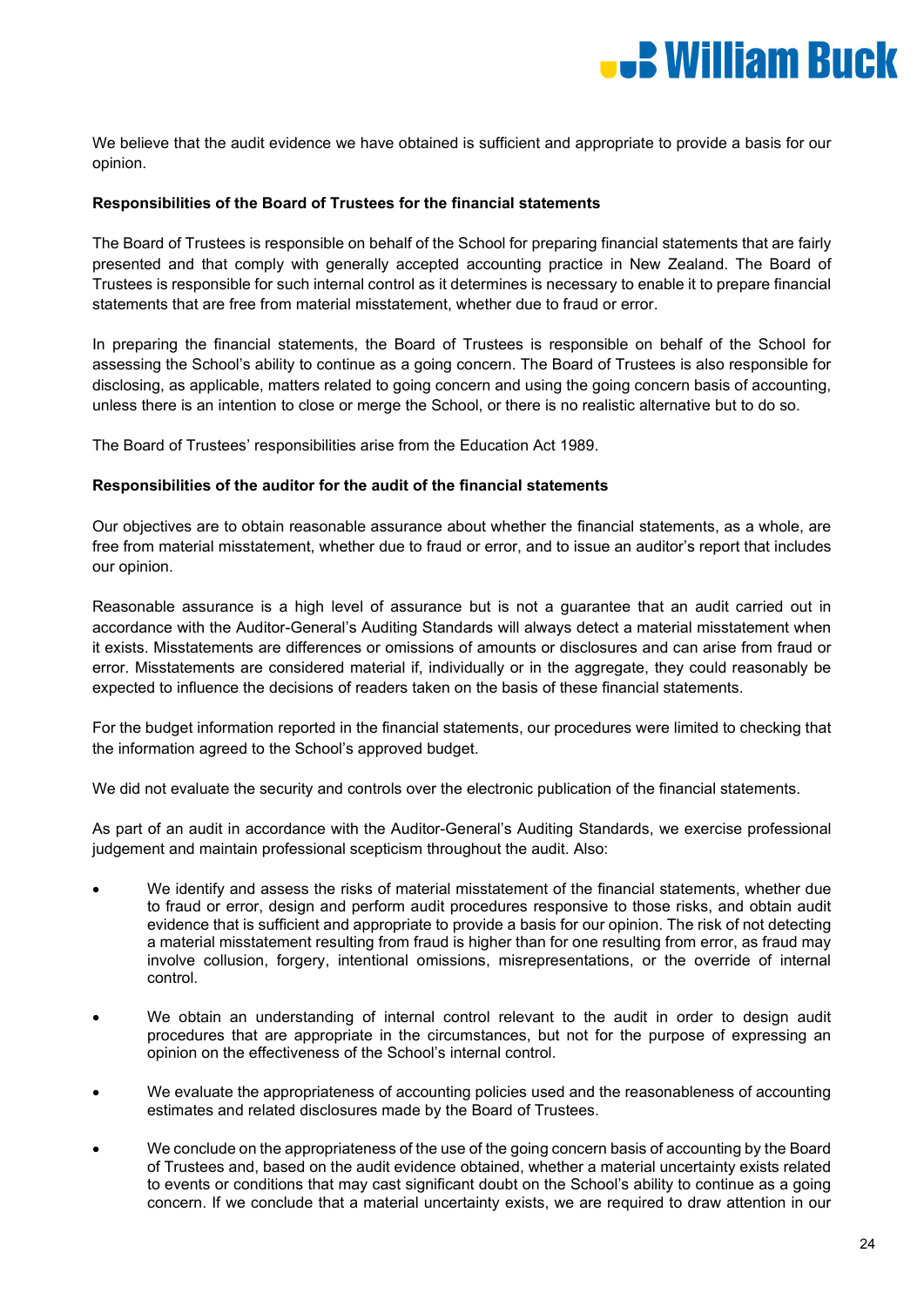

auditor's report to the related disclosures in the financial statements or, if such disclosures are inadequate, to modify our opinion. Our conclusions are based on the audit evidence obtained up to the date of our auditor's report. However, future events or conditions may cause the School to cease to continue as a going concern.

- We evaluate the overall presentation, structure and content of the financial statements, including the disclosures, and whether the financial statements represent the underlying transactions and events in a manner that achieves fair presentation.
- We assess the risk of material misstatement arising from the Novopay payroll system, which may still contain errors. As a result, we carried out procedures to minimise the risk of material errors arising from the system that, in our judgement, would likely influence readers' overall understanding of the financial statements.

We communicate with the Board of Trustees regarding, among other matters, the planned scope and timing of the audit and significant audit findings, including any significant deficiencies in internal control that we identify during our audit.

Our responsibilities arise from the Public Audit Act 2001.

#### **Other information**

The Board of Trustees is responsible for the other information. The other information comprises the information included on page 1 and on pages 26 to 32, but does not include the financial statements, and our auditor's report thereon.

Our opinion on the financial statements does not cover the other information and we do not express any form of audit opinion or assurance conclusion thereon.

In connection with our audit of the financial statements, our responsibility is to read the other information. In doing so, we consider whether the other information is materially inconsistent with the financial statements or our knowledge obtained in the audit, or otherwise appears to be materially misstated. If, based on our work, we conclude that there is a material misstatement of this other information, we are required to report that fact. We have nothing to report in this regard.

#### **Independence**

We are independent of the School in accordance with the independence requirements of the Auditor-General's Auditing Standards, which incorporate the independence requirements of Professional and Ethical Standard 1 (Revised): Code of Ethics for Assurance Practitioners issued by the New Zealand Auditing and Assurance Standards Board.

Other than the audit, we have no relationship with or interests in the School.

**Richard Dey William Buck Audit (NZ) Limited** On behalf of the Auditor-General Tauranga, New Zealand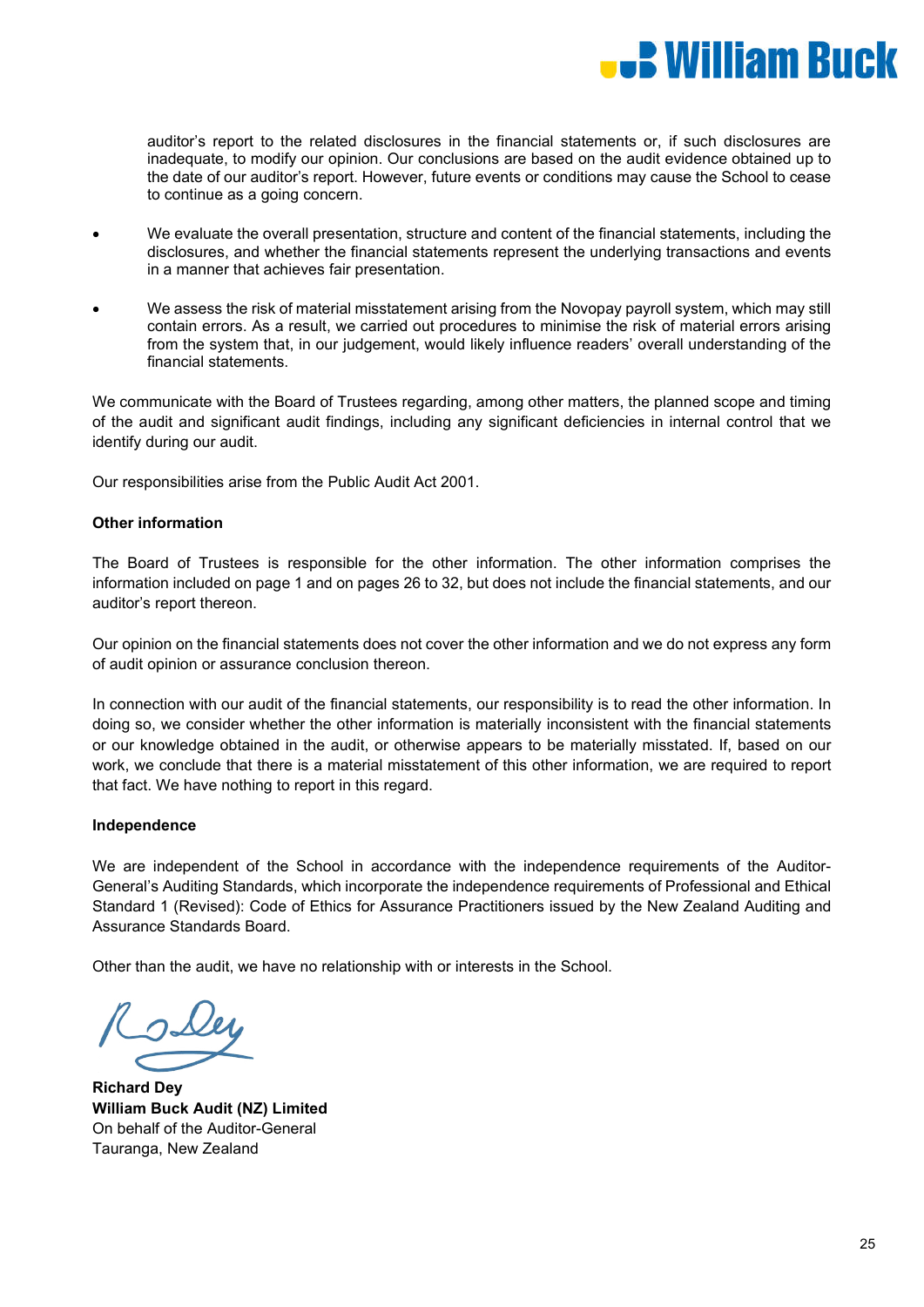

MINISTRY OF EDUCATION TE TĂHUHU O TE MĂTAURANGA

# **Analysis of Variance Reporting**



| <b>School Name:</b>   | EDGECUMBE PRIMARY SCHOOL                                             | <b>School Number:</b> | 1711                                                                                                           |
|-----------------------|----------------------------------------------------------------------|-----------------------|----------------------------------------------------------------------------------------------------------------|
| <b>Strategic Aim:</b> |                                                                      |                       | All students are able to access the New Zealand Curriculum as evidenced by progress and achievement in         |
|                       | relation to the <b>New Zealand Curriculum Levels.</b>                |                       |                                                                                                                |
|                       |                                                                      |                       |                                                                                                                |
| <b>Annual Aim:</b>    | 1b) To increase the number of students achieving WCL in Mathematics. |                       |                                                                                                                |
|                       |                                                                      |                       |                                                                                                                |
|                       |                                                                      |                       |                                                                                                                |
| Target:               | 2019 Target for Raising Student Achievement in Mathematics.          |                       |                                                                                                                |
|                       | 80% achievement for this cohort.                                     |                       | To design track and monitor the progress of all Year 5 students (2018 Y4 cohort) to reach an overall target of |
|                       |                                                                      |                       |                                                                                                                |
| <b>Baseline Data:</b> | This cohort will be Year 5 in 2019.                                  |                       | 2018 data identified that 39% of Y4 learners were meeting the demands of L2 of the NZC and 61% were not.       |
|                       |                                                                      |                       |                                                                                                                |
|                       |                                                                      |                       |                                                                                                                |
|                       |                                                                      |                       |                                                                                                                |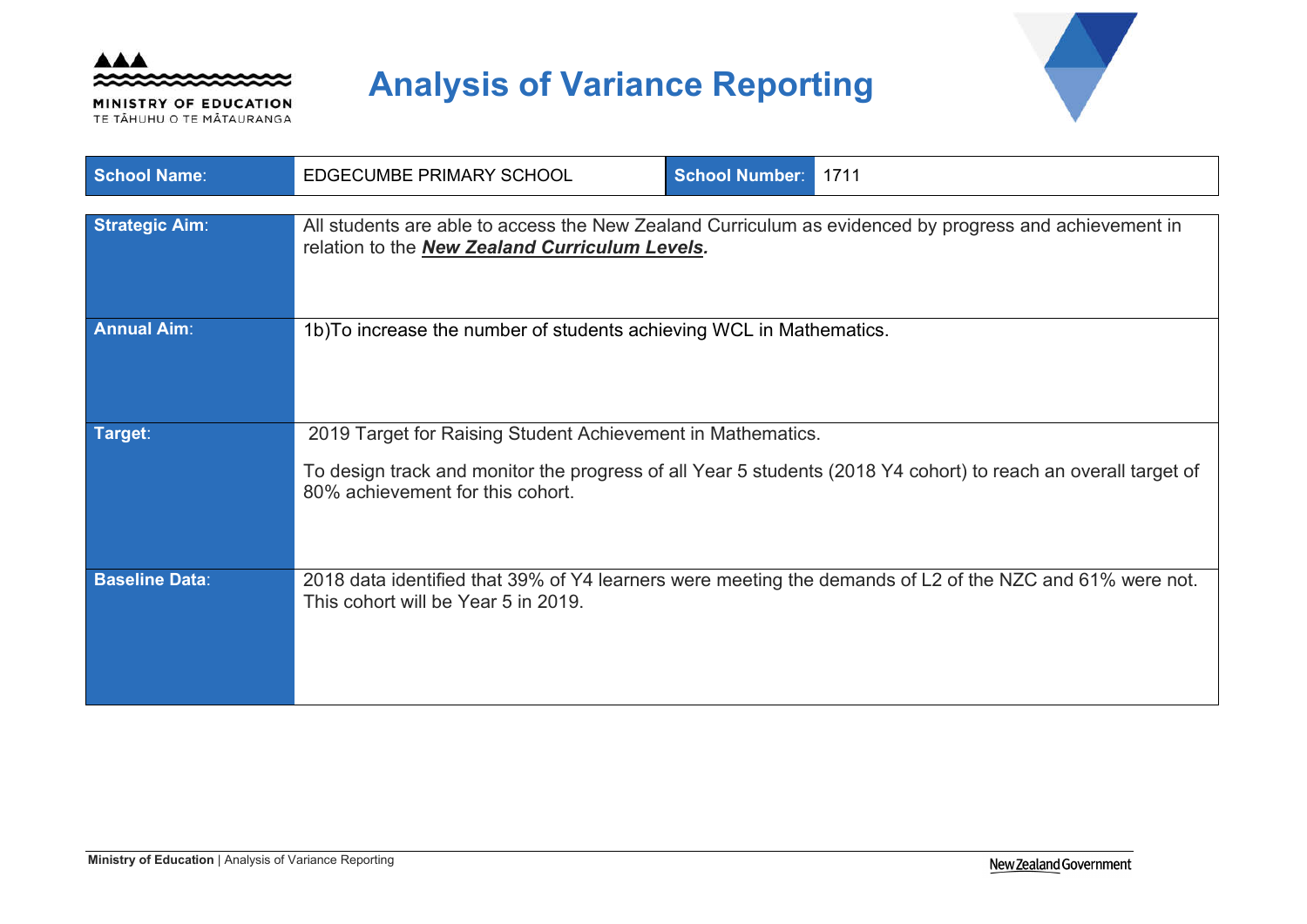| <b>Actions</b><br><b>What did we do?</b>                                                                      | <b>Outcomes</b><br><b>What happened?</b>                                                                 | <b>Reasons for the variance</b><br><b>Why did it happen?</b> | <b>Evaluation</b><br><b>Where to next?</b>                                                                           |
|---------------------------------------------------------------------------------------------------------------|----------------------------------------------------------------------------------------------------------|--------------------------------------------------------------|----------------------------------------------------------------------------------------------------------------------|
| <b>Mathematics</b>                                                                                            | By the end of 2019 data showed<br>that 46.1% were meeting the                                            | Daily mathematics programme                                  | Mathematics (things to consider)                                                                                     |
| <b>Teaching and Learning</b><br><b>Programme Actions</b>                                                      | demands of L2 of the NZC and<br>53.9% were not.<br>This has still increased (lifted the<br>tail) by 7.1% | Senior leadership monitoring                                 | <b>Review Data</b><br>Whole school collection and<br>analysis to identify needs, trends<br>etc. Shared with the BOT. |
| Small group teaching<br>Targeted teaching<br>Daily delivery of<br>programmes (non-                            |                                                                                                          | Syndicate planning                                           | Monitor<br>Teaching and learning<br>programmes. Student data.                                                        |
| negotiable)<br>Feedback/forward<br>Practice reinforcement<br>$\bullet$<br>Mixed ability grouping<br>$\bullet$ |                                                                                                          | RAP plans included Mathematics                               | <b>PLD</b><br>Consider re-evaluating the Maths<br>PLD provision                                                      |
| Modelling books<br>Appropriate games and<br>activities                                                        |                                                                                                          | Reporting to parents/whanau                                  | Resourcing<br>PLD. New resource equipment.<br>People.                                                                |
| Resource purchasing<br>$\bullet$<br><b>Context learning</b><br>٠<br>Students to articulate                    |                                                                                                          | Data to SLT in time                                          | Reporting<br>School wide. Whanau. Seesaw                                                                             |
| thinking<br>Problem solving<br>$\bullet$<br>approach                                                          |                                                                                                          | PLD provided through Jo<br>Matthews.                         | and Conferencing.<br>Review of data<br>Whole school collection and                                                   |
| Regular review of data<br>$\bullet$<br><b>LCOMs</b><br>$\bullet$<br>Reports using evidence<br>Seesaw          |                                                                                                          | Observation and monitoring<br>teacher capacity               | analysis to identify needs/trends<br>and the focus for teaching and<br>learning                                      |
| Teaching as inquiry<br>Use of ICT/Technology<br>On-line programmes<br>$\bullet$                               |                                                                                                          |                                                              | <b>On Going Assessment</b>                                                                                           |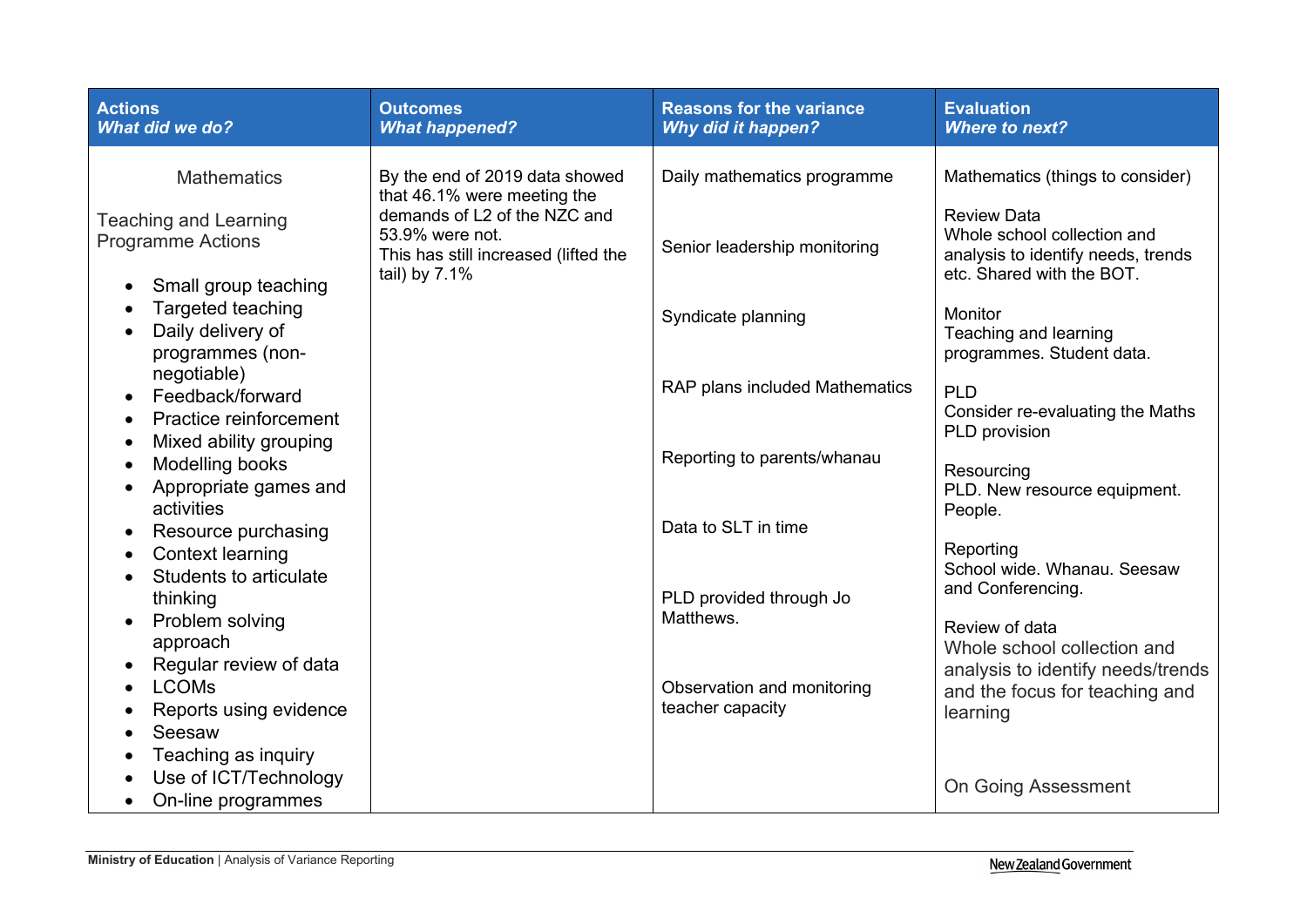| Clear and specific<br>learning goals<br>Report student<br>achievement to<br><b>BOT/Whanau</b><br><b>Review of Data</b><br>Whole school collection and<br>analysis to identify needs/trends<br>and the focus for teaching and<br>learning |  |  | Ongoing teacher practice/skills<br>and knowledge<br><b>PLD</b><br>Continuing to monitor the<br>effectiveness of PLD provision/ |
|------------------------------------------------------------------------------------------------------------------------------------------------------------------------------------------------------------------------------------------|--|--|--------------------------------------------------------------------------------------------------------------------------------|
| <b>PLD</b>                                                                                                                                                                                                                               |  |  |                                                                                                                                |
| Math consultant.                                                                                                                                                                                                                         |  |  |                                                                                                                                |
| Regular team meetings                                                                                                                                                                                                                    |  |  |                                                                                                                                |
| Teaching as inquiry                                                                                                                                                                                                                      |  |  |                                                                                                                                |
|                                                                                                                                                                                                                                          |  |  |                                                                                                                                |
|                                                                                                                                                                                                                                          |  |  |                                                                                                                                |
| <b>Planning for next year:</b>                                                                                                                                                                                                           |  |  |                                                                                                                                |
| The SMT in conjunction with Teachers will determine which curriculum area they wish to be the focus for 2020.                                                                                                                            |  |  |                                                                                                                                |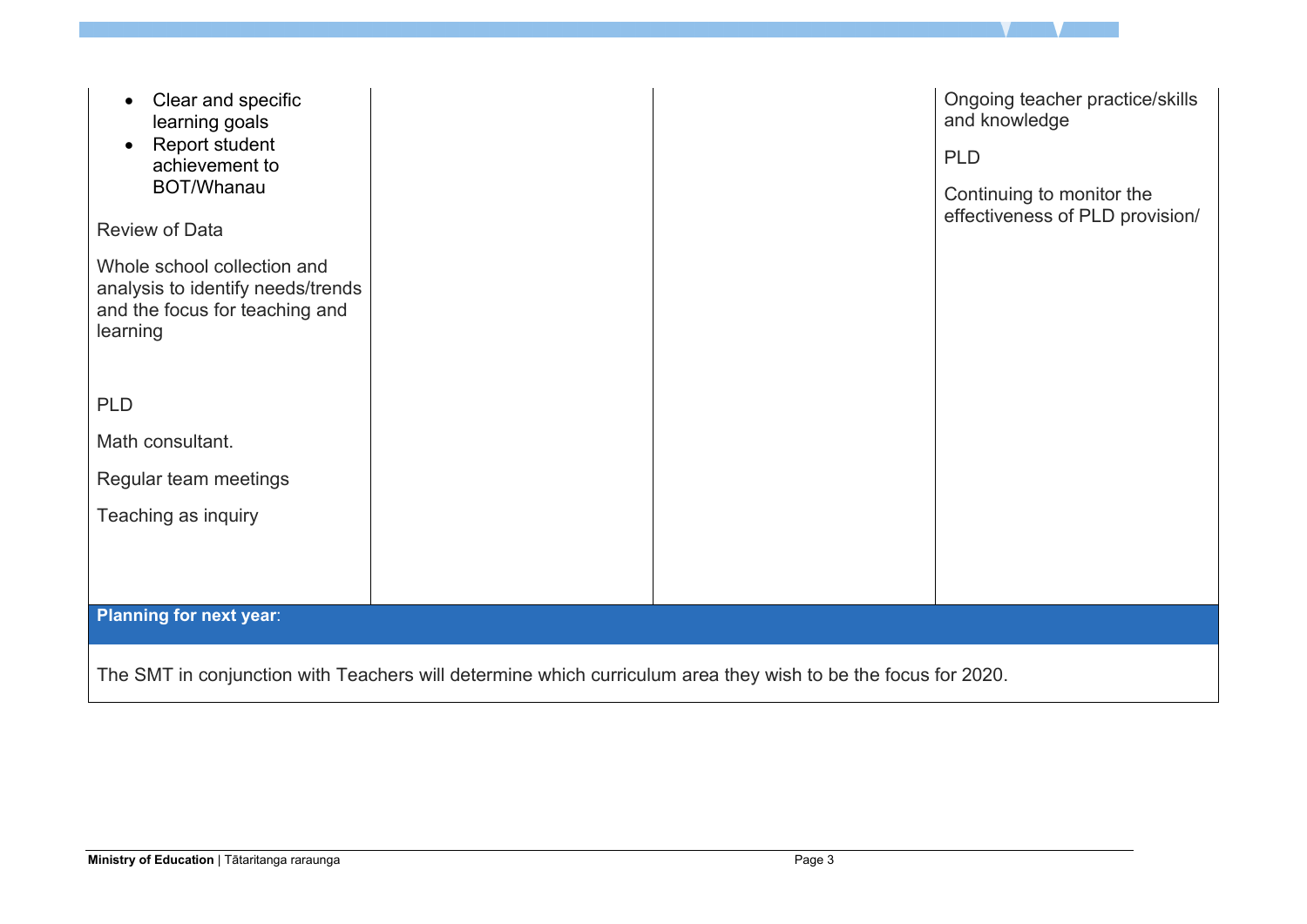

MINISTRY OF EDUCATION TE TĂHUHU O TE MĂTAURANGA

# **Analysis of Variance Reporting**



| <b>School Name:</b>   | EDGECUMBE PRIMARY SCHOOL                                                                                                                                                                                          | <b>School Number:</b> | 1711                                                                                                   |
|-----------------------|-------------------------------------------------------------------------------------------------------------------------------------------------------------------------------------------------------------------|-----------------------|--------------------------------------------------------------------------------------------------------|
| <b>Strategic Aim:</b> | relation to the <b>New Zealand Curriculum Levels.</b>                                                                                                                                                             |                       | All students are able to access the New Zealand Curriculum as evidenced by progress and achievement in |
| <b>Annual Aim:</b>    | 1a) To increase the number of students achieving WCL in Reading.                                                                                                                                                  |                       |                                                                                                        |
| Target:               | 2019 Target for Raising Student Achievement in Reading.<br>To design track and monitor the progress of all Year 5 students (2018 Y4 cohort 61%) to reach an overall<br>target of 85% achievement for this cohort. |                       |                                                                                                        |
| <b>Baseline Data:</b> | 2018 data identified that 61% of Y4 learners were meeting the demands of L2 of the NZC.<br>This cohort will be Year 5 in 2019.                                                                                    |                       |                                                                                                        |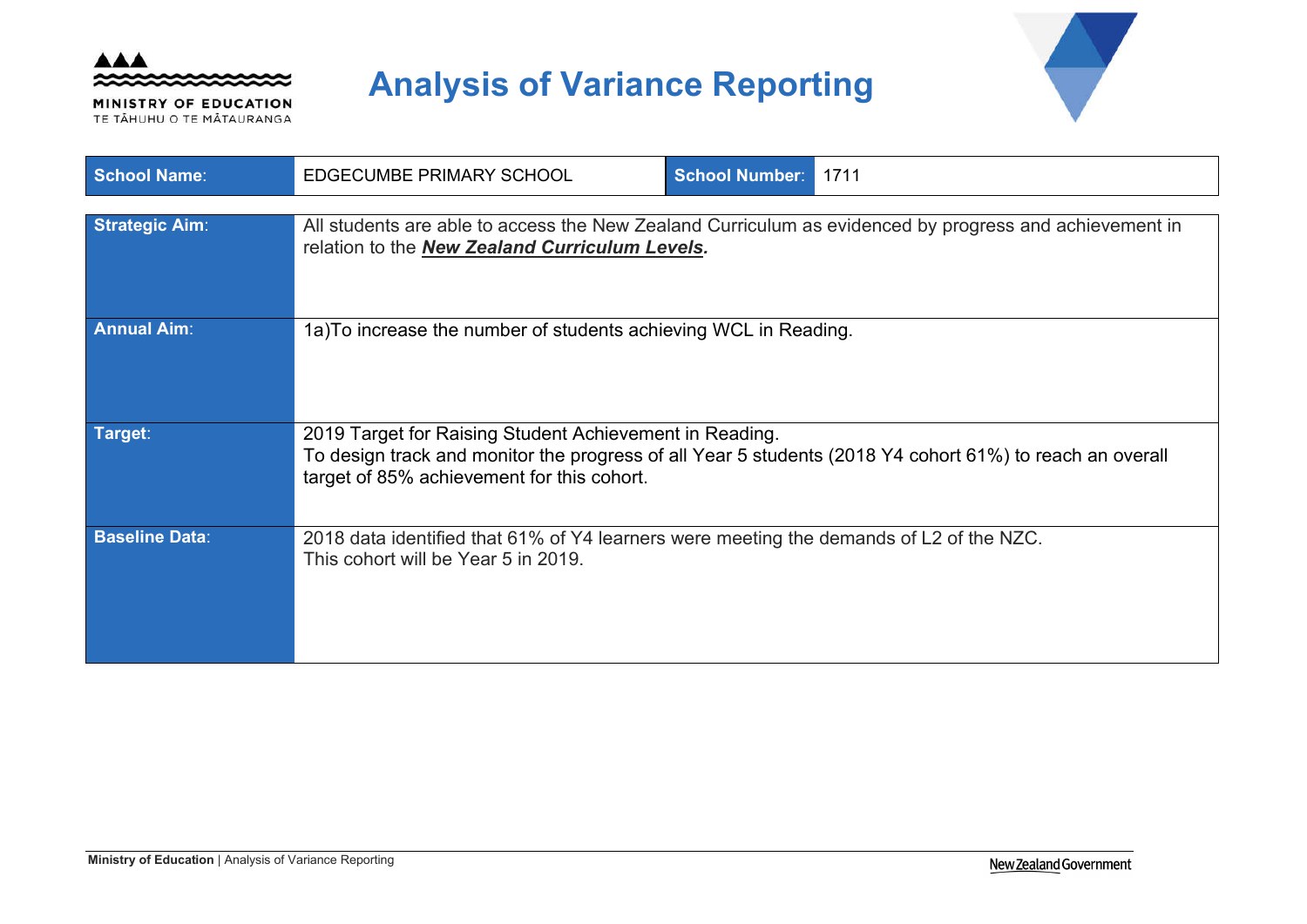| <b>Actions</b>                                                                                                                                                                                                                                                                                                                                                                                                                                                                                                                                                                                                            | <b>Outcomes</b>                                                                                                                                                                          | <b>Reasons for the variance</b>                                                                                                                                                                                                                                     | <b>Evaluation</b>                                                                                                                                                                                                                                                                                                                                                                                                                                                                                                                                                                                                                                                                       |
|---------------------------------------------------------------------------------------------------------------------------------------------------------------------------------------------------------------------------------------------------------------------------------------------------------------------------------------------------------------------------------------------------------------------------------------------------------------------------------------------------------------------------------------------------------------------------------------------------------------------------|------------------------------------------------------------------------------------------------------------------------------------------------------------------------------------------|---------------------------------------------------------------------------------------------------------------------------------------------------------------------------------------------------------------------------------------------------------------------|-----------------------------------------------------------------------------------------------------------------------------------------------------------------------------------------------------------------------------------------------------------------------------------------------------------------------------------------------------------------------------------------------------------------------------------------------------------------------------------------------------------------------------------------------------------------------------------------------------------------------------------------------------------------------------------------|
| <b>What did we do?</b>                                                                                                                                                                                                                                                                                                                                                                                                                                                                                                                                                                                                    | <b>What happened?</b>                                                                                                                                                                    | <b>Why did it happen?</b>                                                                                                                                                                                                                                           | <b>Where to next?</b>                                                                                                                                                                                                                                                                                                                                                                                                                                                                                                                                                                                                                                                                   |
| Reading<br><b>Teaching and Learning</b><br><b>Programme Actions</b><br>Small group teaching<br>Targeted teaching<br>Daily delivery of<br>programmes (non-negotiable)<br>Feedback/forward<br>Practice reinforcement<br>Mixed ability grouping<br>Modelling books<br>Appropriate games and<br>activities<br>Resource purchasing<br><b>Context learning</b><br>Students to articulate<br>thinking<br>Problem solving<br>approach<br>Regular review of data<br><b>LCOMs</b><br>Reports using evidence<br>Seesaw<br>Teaching as inquiry<br>Use of ICT/Technology<br>On-line programmes<br>Clear and specific<br>learning goals | By the end of 2019 data showed<br>that 65.4% of Year 5's were<br>meeting the demands of L2 of the<br>NZC and 34.6% were not.<br>This has still increased (lifted the<br>tail) by $4.4\%$ | Daily mathematics programme<br>Senior leadership monitoring<br>Syndicate planning<br>RAP plans included Mathematics<br>Reporting to parents/whanau<br>Data to SLT in time<br>PLD provided through Jo<br>Matthews.<br>Observation and monitoring<br>teacher capacity | Mathematics (things to consider)<br><b>Review Data</b><br>Whole school collection and<br>analysis to identify needs, trends<br>etc. Shared with the BOT.<br>Monitor<br>Teaching and learning<br>programmes. Student data.<br><b>PLD</b><br>Consider re-evaluating the Maths<br>PLD provision<br>Resourcing<br>PLD. New resource equipment.<br>People.<br>Reporting<br>School wide. Whanau. Seesaw<br>and Conferencing.<br>Review of data<br>Whole school collection and<br>analysis to identify needs/trends<br>and the focus for teaching and<br>learning<br><b>On Going Assessment</b><br>Ongoing teacher practice/skills<br>and knowledge<br><b>PLD</b><br>Continuing to monitor the |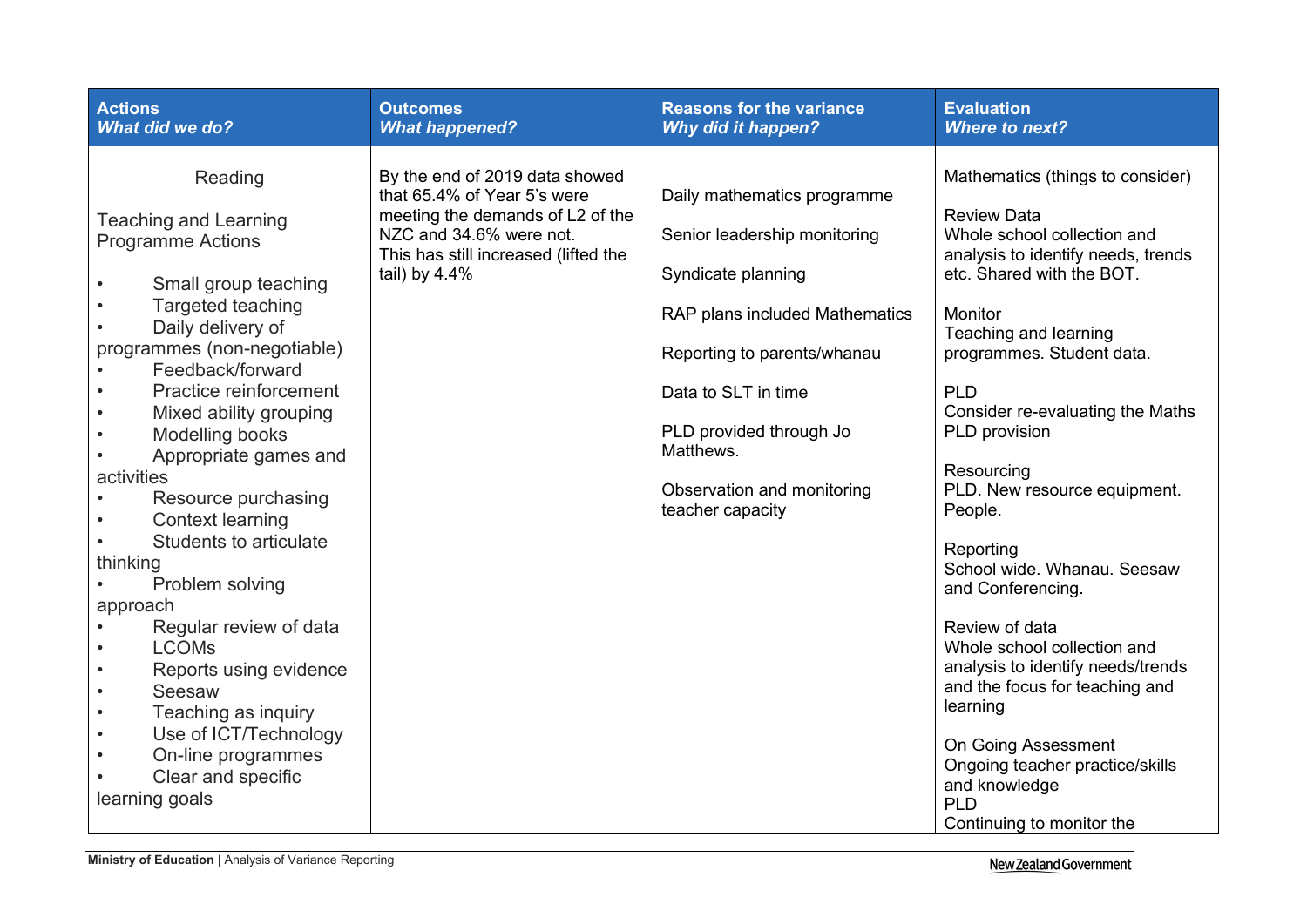| Report student<br>achievement to BOT/Whanau                                                                                             |  |  | effectiveness of PLD provision/ |
|-----------------------------------------------------------------------------------------------------------------------------------------|--|--|---------------------------------|
| <b>Review of Data</b><br>Whole school collection and<br>analysis to identify needs/trends<br>and the focus for teaching and<br>learning |  |  |                                 |
| <b>PLD</b><br>Regular team meetings<br>Teaching as inquiry                                                                              |  |  |                                 |
| <b>Planning for next year:</b>                                                                                                          |  |  |                                 |
| The SMT in conjunction with Teachers will determine which curriculum area they wish to be the focus for 2020.                           |  |  |                                 |